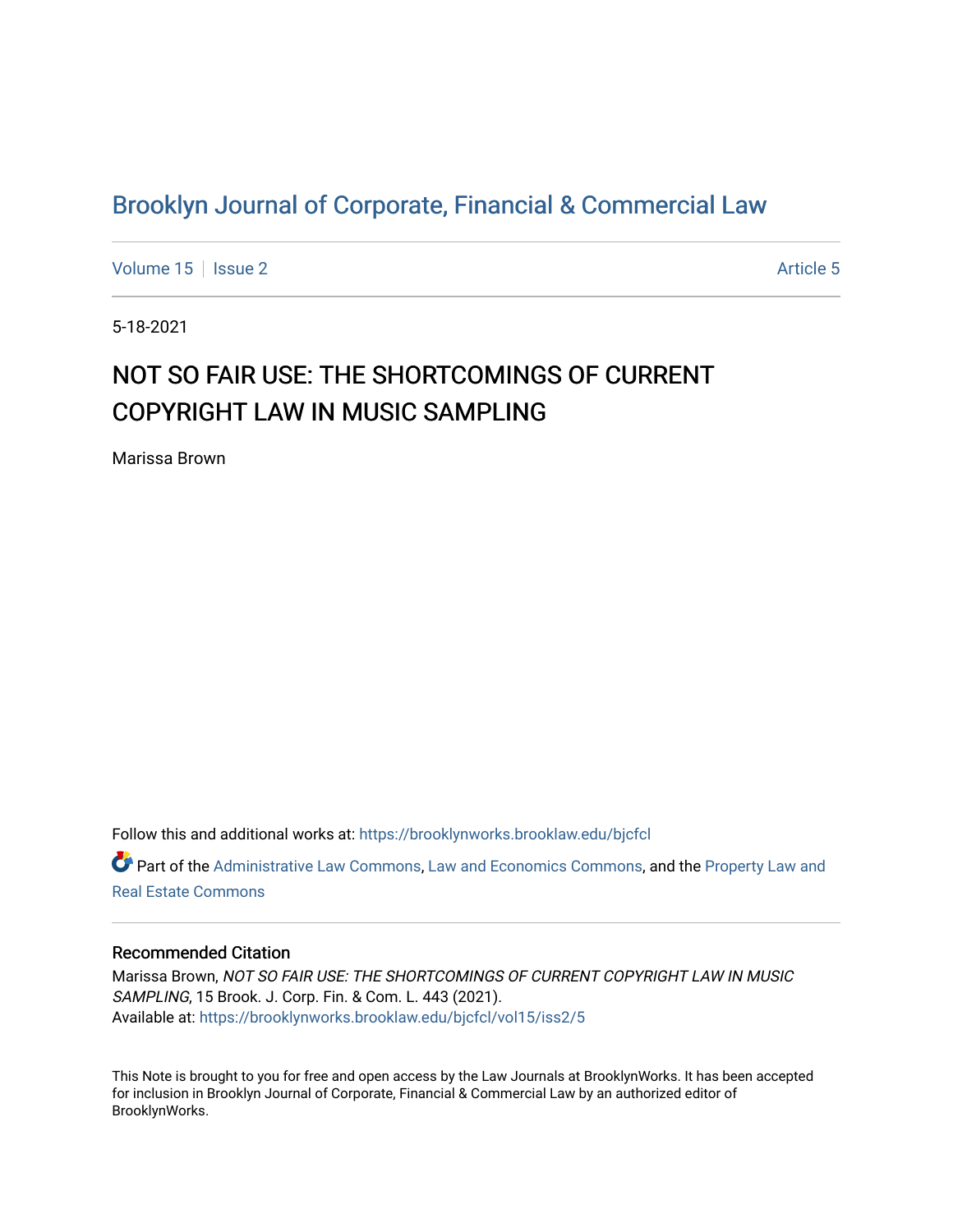## NOT SO FAIR USE: THE SHORTCOMINGS OF CURRENT COPYRIGHT LAW IN MUSIC SAMPLING

## ABSTRACT

The current enforcement method of the fair use doctrine is not suitable to handle the ever-evolving music industry. The fair use doctrine allows a copyright protected work to be used without getting it approved by the original owner of the work. This is seen often in music sampling. Music sampling is extremely prevalent in today's music industry; however, federal court is currently the only arena that sampling disputes can be resolved in. This has led to inconsistencies across circuits, unfairness, and exacerbated the backlog of the federal court docket. While many have pointed out both the inefficiency and unfairness of the current enforcement method of the fair use doctrine, the legislature has refused to make any changes to The Copyright Act since 1976. This Note considers how the fair use doctrine can keep up with the increase in music sampling, without having to amend the Copyright Act. Instead of federal court being the only arena for copyright disputes, an independent agency, modeled after current federal agencies, should conduct fair and impartial investigations into copyright infringement.

## INTRODUCTION:

It was impossible to turn on the radio in 2013 without hearing the song "Blurred Lines" by Robin Thicke. The song was Billboard Music's "Song of the Summer,"<sup>1</sup> spent twelve weeks at number one on the "Billboard Hot 100," and made \$16,675,690 in profits. <sup>2</sup> Although the success of this song was astronomical, the artists could not enjoy that success for long. Soon after the song hit its peak of commercial success, the estate of legendary singersongwriter Marvin Gaye sued the songwriters and producers claiming the song "Blurred Lines" copied Gaye's 1977 hit "Got to Give It Up."3 This was a highly publicized lawsuit that fellow musicians paid close attention to. After years of federal litigation and appeals, a California federal judge entered a nearly \$5 million judgment against Robin Thicke and co-writer

<sup>1.</sup> Gary Trust, Robin Thicke's 'Blurred Lines' Is Billboard's Song of the Summer, BILLBOARD (Sept. 5, 2013), https://www.billboard.com/articles/news/5687036/robin-thickes-blurred-lines-isbillboards-song-of-the-summer

<sup>2.</sup> Nolan Feeney, Here's Exactly How Much Money 'Blurred Lines' Made, TIME (Mar. 4, 2015), https://time.com/3731556/blurred-linesprofits/#:~:text=%E2%80%9CBlurred%20Lines%E2%80%9D%20made%20%2416%2C675%2C 690%20in,really%20help%20write%20the%20song.; Trust, supra note 1.

<sup>3.</sup> Korey Grow, Robin Thicke, Pharell Lose Multi-Million Dollar 'Blurred Lines' Lawsuit, ROLLING STONE (Mar.10, 2015), https://www.rollingstone.com/music/music-news/robin-thickepharrell-lose-multi-million-dollar-blurred-lines-lawsuit-35975/.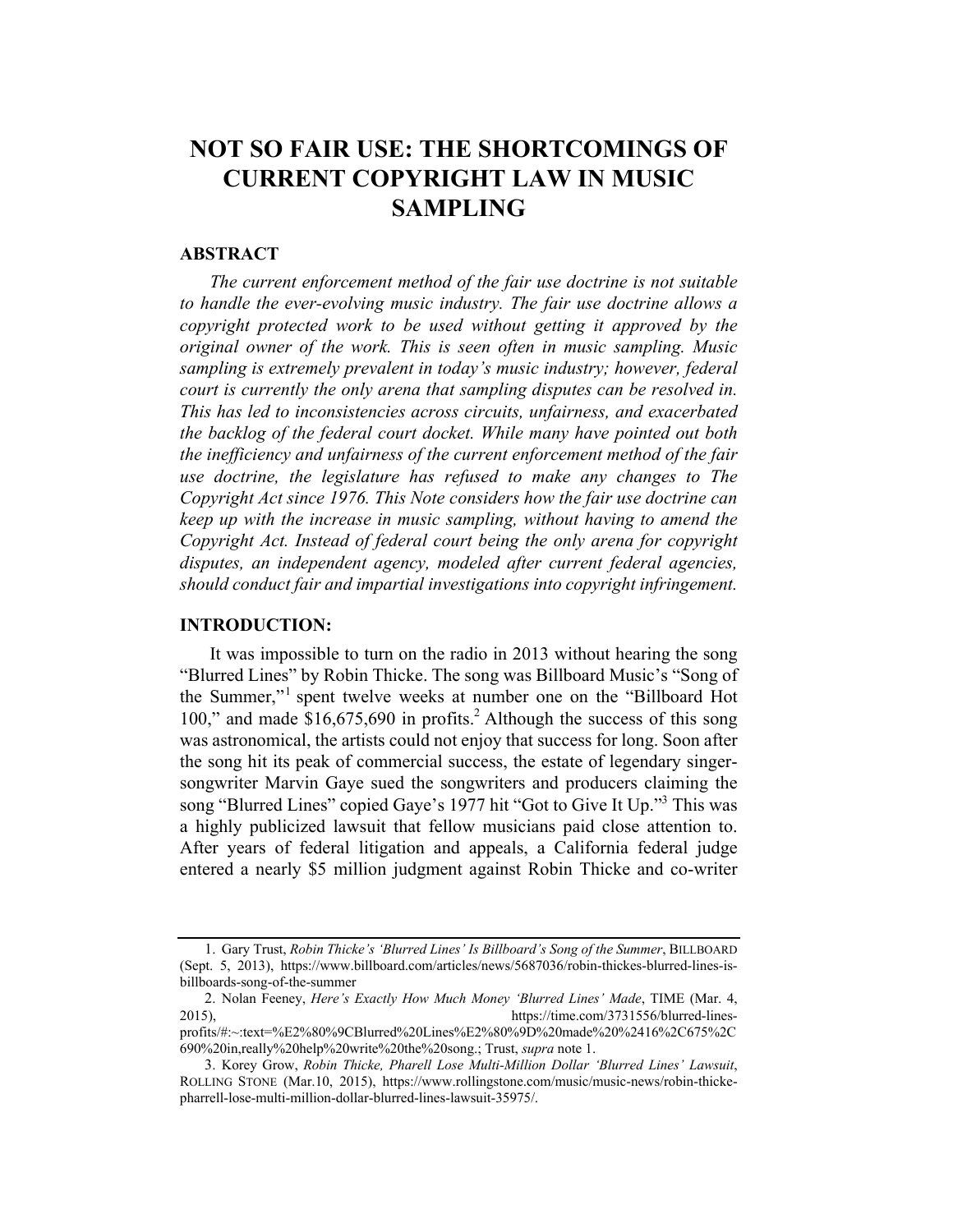Pharrell Williams.<sup>4</sup> In addition to the payment, the court held that the Gaye estate was also entitled to royalties going forward, equaling 50% of the songwriter and publishing revenue from "Blurred Lines."<sup>5</sup> Five years and one lawsuit later, "Blurred Lines" transformed from a hit summer song to a copycat.

The "Blurred Lines" case is just one example of how difficult it is to navigate the current climate of copyright law in the United States. This case presented the thorny issue of where the line between inspiration and copying is drawn. It may seem incredibly easy to not copy another artist's song and make something completely original, however, drawing inspiration from other artists is extremely common in the music industry. Some artists even take clips from other songs and use them directly in their work. <sup>6</sup> This is called music sampling. When done legally, music sampling and being inspired by other artists is just one way to keep pushing innovation and productivity in music. When done illegally, it can lead to lengthy and expensive legal battles.<sup>7</sup> But, the line between legal and illegal is more blurred than one may think.

Music sampling is an extremely common practice within the music industry. In fact, 32% of the top 100 hip-hop songs in 2019 included samples.<sup>8</sup> While the Copyright Act of 1976 does not directly mention music sampling, it gives the copyright owner a list of exclusive rights. $9$  Among these rights are the rights to reproduce the work and create derivative works using the original copyright-protected work.<sup>10</sup> Using a sample to create a new song falls into the right to create a derivative work. The Act also gives the copyright owner permission to transfer this right and to allow others, typically for a fee, to use their work.<sup>11</sup> Therefore, since the original artist has exclusive rights, sampling another artist's music requires permission from

<sup>4.</sup> Colin Stutz, Judge Issues Final \$5M Judgment in 'Blurred Lines' Trial Against Robin Thicke & Pharrell Williams, BILLBOARD (Dec. 12, 2018), https://www.billboard.com/articles/columns/pop/8490066/blurred-lines-trial-final-judgmentrobin-thicke-pharrell-marvin-gaye/.

<sup>5.</sup> Althea Legaspi, 'Blurred Lines' Copyright Suit Against Robin Thicke, Pharrell Ends in \$5M Judgment, ROLLING STONE (Dec. 13, 2018), https://www.rollingstone.com/music/musicnews/robin-thicke-pharrell-williams-blurred-lines-copyright-suit-final-5-million-dollar-judgment-768508/.

<sup>6</sup>. Digital Music Sampling: Creativity or Criminality?, NPR (Jan. 28, 2011), https://www.npr.org/2011/01/28/133306353/Digital-Music-Sampling-Creativity-Or-Criminality.

<sup>7.</sup> Karl Fowlkes, The Art of Clearing A Sample: Deciding If It's Worth It and How To Actually Do It, MEDIUM (Apr. 11, 2020), https://medium.com/the-courtroom/the-art-of-clearing-a-sampledeciding-if-its-worth-it-and-how-to-actually-do-e26fa56ad090.

<sup>8</sup>. Share of the top 100 songs using music samples in the United States in 2019, by Genre, STATISTA (Aug. 21, 2020), https://www.statista.com/statistics/1136108/music-sampling-by-genreus/.

<sup>9</sup>. See Copyright Act of 1976, 17 U.S.C §106 (2018).

<sup>10</sup>. See id.

<sup>11</sup>. See Copyright Act of 1976, 17 U.S.C §201(d) (2018).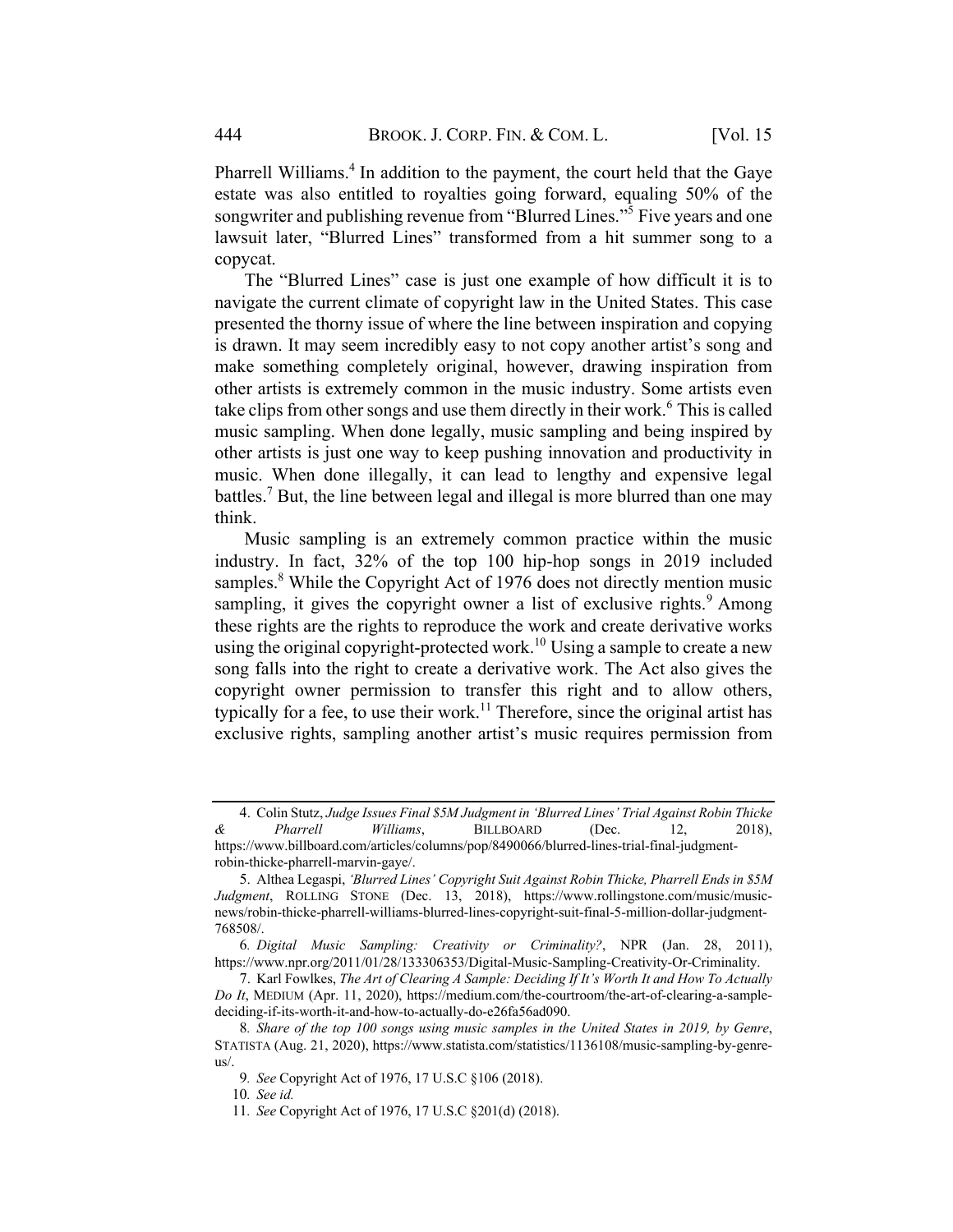the original artist.<sup>12</sup> If a copyright-protected snippet is used without the permission of the original artist, it could lead to a copyright infringement lawsuit.<sup>13</sup> However, "clearing a sample" can often be a complicated and expensive process.<sup>14</sup>

To rightly clear a sample, authorization is needed from the owners of the sound recording and the composition.<sup>15</sup> This can be difficult to achieve when many parties worked on and have ownership of a song.<sup>16</sup> Even once ownership is determined and permission is granted, clearance fees need to be paid for the use of that snippet, which is likely to range between \$2,000 and  $$10,000$ .<sup>17</sup> That is before attorney fees as well, since having a lawyer help clear the sample reduces vulnerability to a copyright lawsuit.<sup>18</sup>

The complicated and expensive process of clearing a sample  $19$  can induce an artist to forgo the surest way to comply with the Copyright Act of 1976 and use a "loophole" that allows for unlicensed use of copyrightprotected works. <sup>20</sup> This loophole is called the fair use doctrine—an affirmative defense that asserts, despite using a copyright-protected work without permission, the use of that work is considered "fair."<sup>21</sup> The statute and case law has provided a comprehensive four-part analysis to determine if a use is fair or not.<sup>22</sup> However, the current enforcement method is inefficient, leads to inconsistencies in cases with similar facts, and unjustly benefits those who can afford an expensive and lengthy federal court trial. The federal court system is not the proper venue to hear copyright infringement cases related to music sampling and the fair use doctrine. Instead, an independent agency should be created to do a fair and impartial investigation on whether the unlicensed use of a copyright-protected work was fair use.

Part I of this Note provides background to the Copyright Act of 1976, including the fair use doctrine. Part II discusses the flaws of the current enforcement method of the fair use doctrine. Finally, Part III will introduce and discuss proposed changes to the fair use doctrine, and then provide a recommendation for how the doctrine can be enforced more fairly and efficiently.

<sup>12</sup>. See id.

<sup>13</sup>. Digital Music Sampling: Creativity or Criminality?, supra note 6.

<sup>14.</sup> Fowlkes, supra note 7.

<sup>15</sup>. Id.

<sup>16</sup>. Id.

<sup>17</sup>. Id.

<sup>18</sup>. Id.

<sup>19</sup>. Id.

<sup>20</sup>. Digital Music Sampling: Creativity or Criminality?, supra note 6.

<sup>21</sup>. See Copyright Act of 1976, 17 U.S.C. §107 (2018).

<sup>22.</sup> Campbell v. Acuff-Rose Music, Inc., 510 U.S. 569, 577 (1994).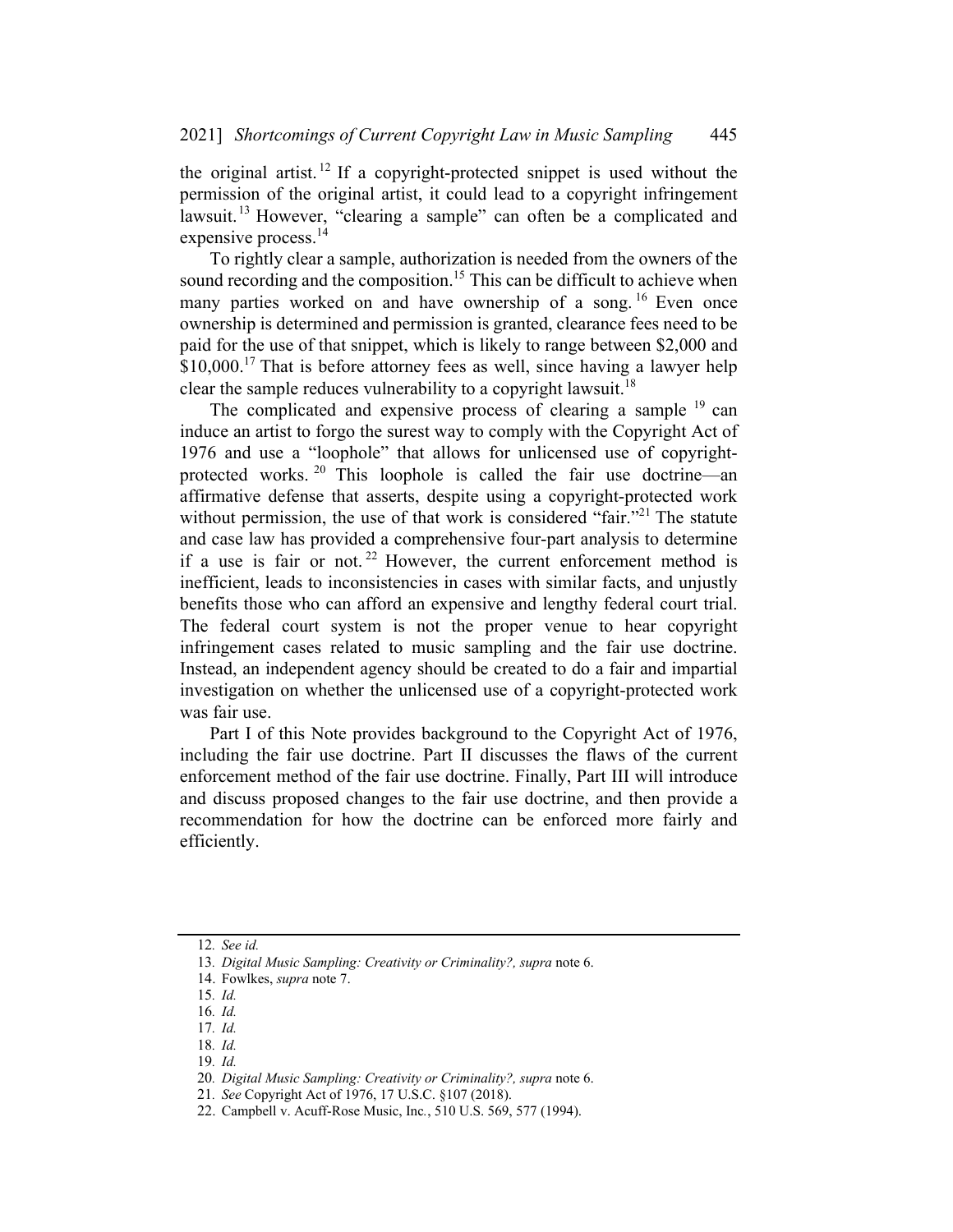## I. COPYRIGHT LAW AND THE FAIR USE DOCTRINE

## A. THE COPYRIGHT ACT OF 1976

The Copyright Act of 1976 is the source of current copyright law in the United States.<sup>23</sup> It created a single federal protection system for all "original works of authorship" from the moment they are fixed in a tangible medium of expression.<sup>24</sup> Once fixed in a tangible medium, the author automatically owns exclusive rights to the content.<sup>25</sup> The Act also recognized a fair use limitation on exclusive rights, known as the fair use doctrine.<sup>26</sup>

#### B. THE FAIR USE DOCTRINE

Codified at 17 U.S.C §107, fair use is an affirmative defense to copyright infringement that permits the unlicensed use of copyright-protected work in certain circumstances.  $27$  According to the Supreme Court, the fair use doctrine "permits [and requires] courts to avoid rigid application of the copyright statute when, on occasion, it would stifle the very creativity which that law is designed to foster."<sup>28</sup> Rather than use a bright-line rule,  $§107$ requires courts to engage in a case-by-case determination to establish whether a particular use is fair.<sup>29</sup> To aid this case-by-case analysis,  $\frac{8107}{2}$  provides four factors to consider when determining if an unlicensed use of a copyrightprotected work is fair use. $30$  The factors are:

(1) the purpose and character of the use, including whether such use is of commercial nature or is for nonprofit educational purposes; (2) the nature of the copyrighted work; (3) the amount and substantiality of the portion used in relation to the copyrighted work as a whole; and (4) the effect of the use upon the potential market for or value of the copyrighted work.<sup>31</sup>

<sup>23</sup>. See Copyright Act of 1976, 17 U.S.C. §102 (2018).

<sup>24</sup>. See id. "A tangible medium of expression when its embodiment in a copy or phonorecord, by or under the authority of the author, is sufficiently permanent or stable to permit it to be perceived, reproduced, or otherwise communicated for a period of more than transitory duration. A work consisting of sounds, images, or both, that are being transmitted, is 'fixed' … if a fixation of the work is being made simultaneously with its transmission." Copyright act of 1976, 17 U.S.C. §101 (2018)

<sup>25</sup>. See Copyright Act of 1976, 17 U.S.C. §107 (2018). For works created after 1977, this exclusive ownership lasts for the lifetime of the author and an additional seventy years.

<sup>26</sup>. See id.

<sup>27</sup>. Id.; Campbell v. Acuff-Rose Music, Inc., 510 U.S. 569, 90 (1994).

<sup>28</sup>. Campbell, 510 U.S. at 577

<sup>29.</sup> Harper & Row Publishers, Inc. v. Nation Enters., 471 U.S. 539, 549 (1985)

<sup>30</sup>. See Copyright Act of 1976, 17 U.S.C. §107 (2018).

<sup>31</sup>. Id.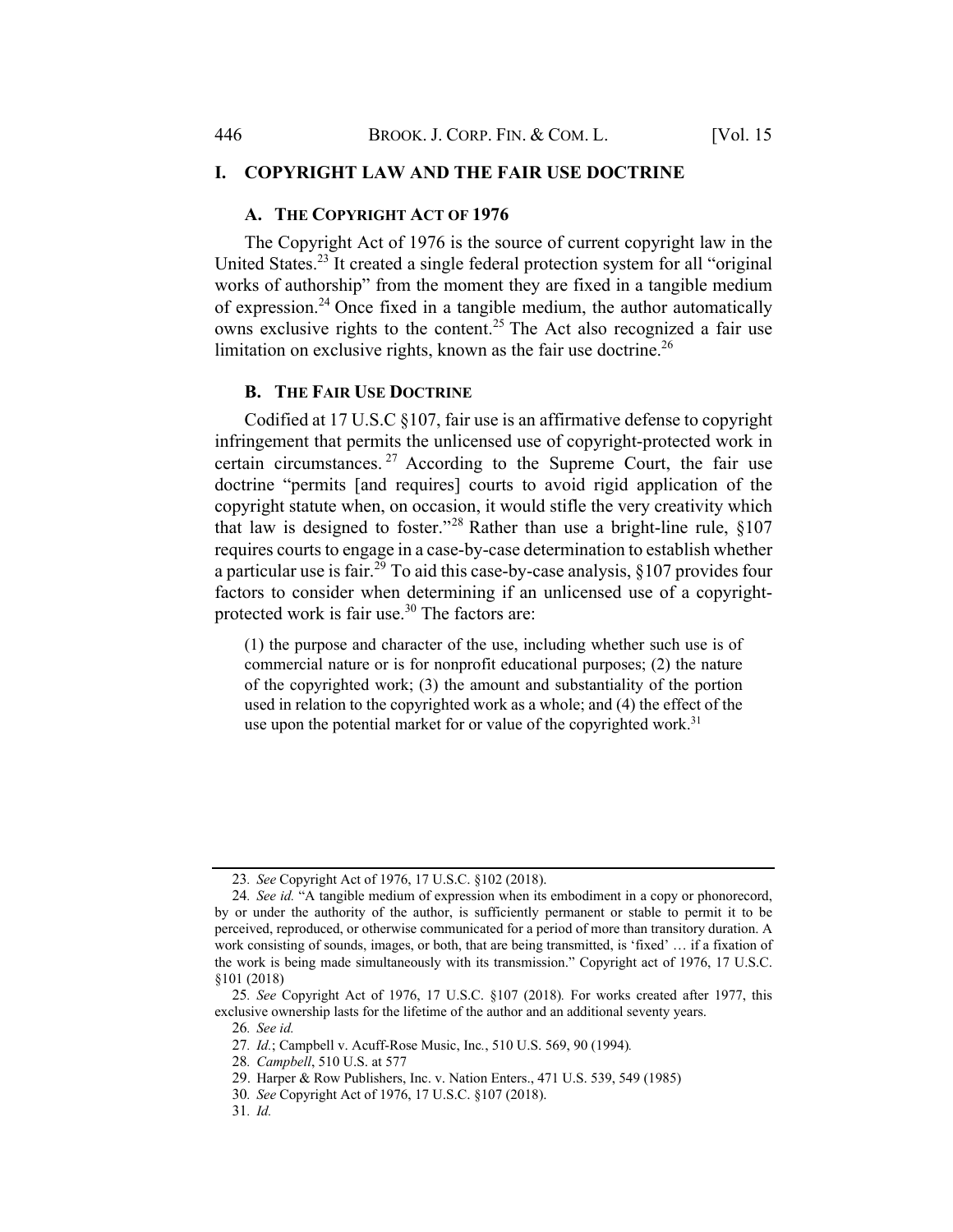Since the doctrine is an equitable rule of reason, there can be no generally applied definition, and each case much be analyzed and determined on its facts using the four factors to aid in the analysis. $32$ 

#### 1. The Purpose and Character of the Use

The first factor courts consider for a fair use determination in a copyright infringement action is the purpose and character of the use.<sup>33</sup> In analyzing the purpose and character of the use, courts want to see whether the new work adds something with a new purpose or different character which alters or transforms the original work rather than just superseding the original creation.<sup>34</sup> The analysis of this factor involves a two-part inquiry: (1) is the copyrighted work being used for a commercial purpose, and (2) is the new work transformative.<sup>35</sup> Typically, if a work is being used for commercial gain, then the presumption is that it is unfair and the first factor will weigh against a finding of fair use.<sup>36</sup> In the context of music sampling, most music is solely for commercial gain and not for a nonprofit or educational purpose.<sup>37</sup> However, this is not a bright-line rule dispositive and is just one element of the first factor. 38

The court will also look to see if the work is transformative. If the snippet being used as a music sample is transformed enough, the use could still be considered fair, even if a work is being used for commercial gain.<sup>39</sup> In fact, the more a new work differs from the original, the less likely a court would use the commercialism factor in a finding towards fair use.<sup>40</sup> However, even if a work is transformative enough, the fair use defense will not necessarily prevail. The courts then turn to the other three factors to make a complete determination.<sup>41</sup>

## 2. The Nature of the Copyrighted Work

The nature of the copyrighted work factor refers to the idea that "some works are closer to the core of intended copyright protection than others."<sup>42</sup> When the work is considered to be of the type intended for copyright

37. See State of Sampling 2019, TRACKLIB (Dec. 17, 2019), https://www.tracklib.com/blog/tracklib-presents-state-of-sampling-2019.

<sup>32</sup>. Harper, 471 U.S. at 560–61.

<sup>33.</sup> C.T. Drechsler, Annotation, Extent of 'Fair Use' under federal Copyright Act., 23 A.L.R.3d 139 (1969).

<sup>34</sup>. Id.

<sup>35</sup>. Id.

<sup>36.</sup> Campbell v. Acuff-Rose Music, Inc., 510 U.S. 569, 583 (1994).

<sup>38</sup>. Campbell, 510 U.S. at 577.

<sup>39.</sup> Drechsler, supra note 33.

<sup>40</sup>. Campbell, 510 U.S. at 579.

<sup>41.</sup> Drechsler, supra note 33; see also 17 U.S.C. §107.

<sup>42</sup>. Id.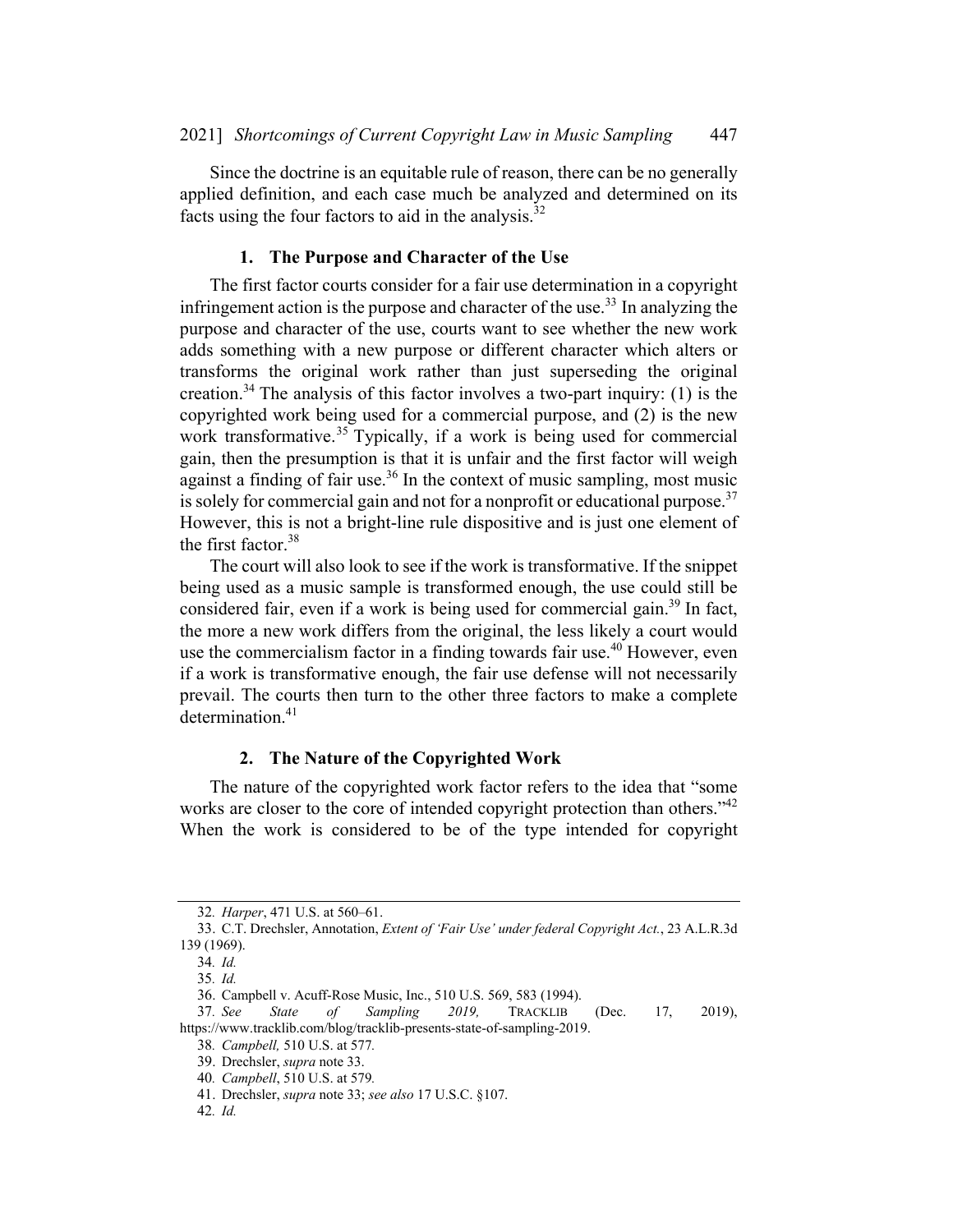protection, fair use is more difficult to establish.<sup>43</sup> When analyzing a copyright infringement claim, the two fair use considerations concerning the nature of the copyrighted work are "(1) whether the work is factual or creative, and (2) whether the work has previously been published."<sup>44</sup> Where a work is both creative and published, the factor weighs against a finding of fair use<sup>45</sup> because it falls into the category of works that are closer to the core of intended copyright protection.<sup>46</sup> While the nature of the copyrighted work is not determinative, the court must use this point of consideration when balancing the multiple factors in determining fair use and avoid a rigid application of the copyright statute.  $47$ 

## 3. The Substantiality of the Portion Used in Relation to the Copyrighted Work as a Whole

When determining the amount and substantiality of the portion used in relation to the copyrighted work as a whole, the court analyzes if the portion of the copyrighted work used is reasonable in relation to the purpose of copying.<sup>48</sup> In their analysis, courts consider  $(1)$  the quantity of the work taken and  $(2)$  the quality of the portion taken.<sup>49</sup>

There is no bright-line rule to determine how much of a copyrightprotected work can be taken and still be considered fair use. However, "in general, as the amount of copyrighted material used increases, the likelihood of a court finding fair use on the part of a defendant decreases."<sup>50</sup> While it is more likely to be copyright infringement if a large portion of the work is taken, "a taking may not be excused merely because it is insubstantial with respect to the infringing work."<sup>51</sup> The main question courts analyze when considering quantity is "whether the secondary use employs more of the copyrighted work than is necessary, and whether the copying was excessive in relation to any valid purposes asserted under the purpose and character of the use factor."52 The case law makes it clear that quantity is not only based on how much is taken, but what proportion of the new work is comprised of the protected material and the purpose of the copying. Because of this, even in cases where only a small portion of the protected work was used, courts have declined to find fair use where the secondary user has not substantially transformed the protected work. On the other hand, courts have found fair use when large portions of protected work were used but substantially

<sup>43</sup>. Campbell, 510 U.S. at 586.

<sup>44.</sup> Drechsler, supra note 33.

<sup>45.</sup> Stern v. Lavender, 319 F. Supp. 3d 650, 681 (S.D.N.Y. 2018).

<sup>46.</sup> Drechsler, supra note 33.

<sup>47</sup>. Id.

<sup>48</sup>. Id.

<sup>49</sup>. Id.

<sup>50.</sup> 136 AM. JUR. TRIALS 193 (2014).

<sup>51.</sup> Harper & Row Publishers, Inc. v. Nation Enters., 471 U.S. 539, 565 (1985).

<sup>52.</sup> 136 AM. JUR. TRIALS 193, supra note 50, at §12.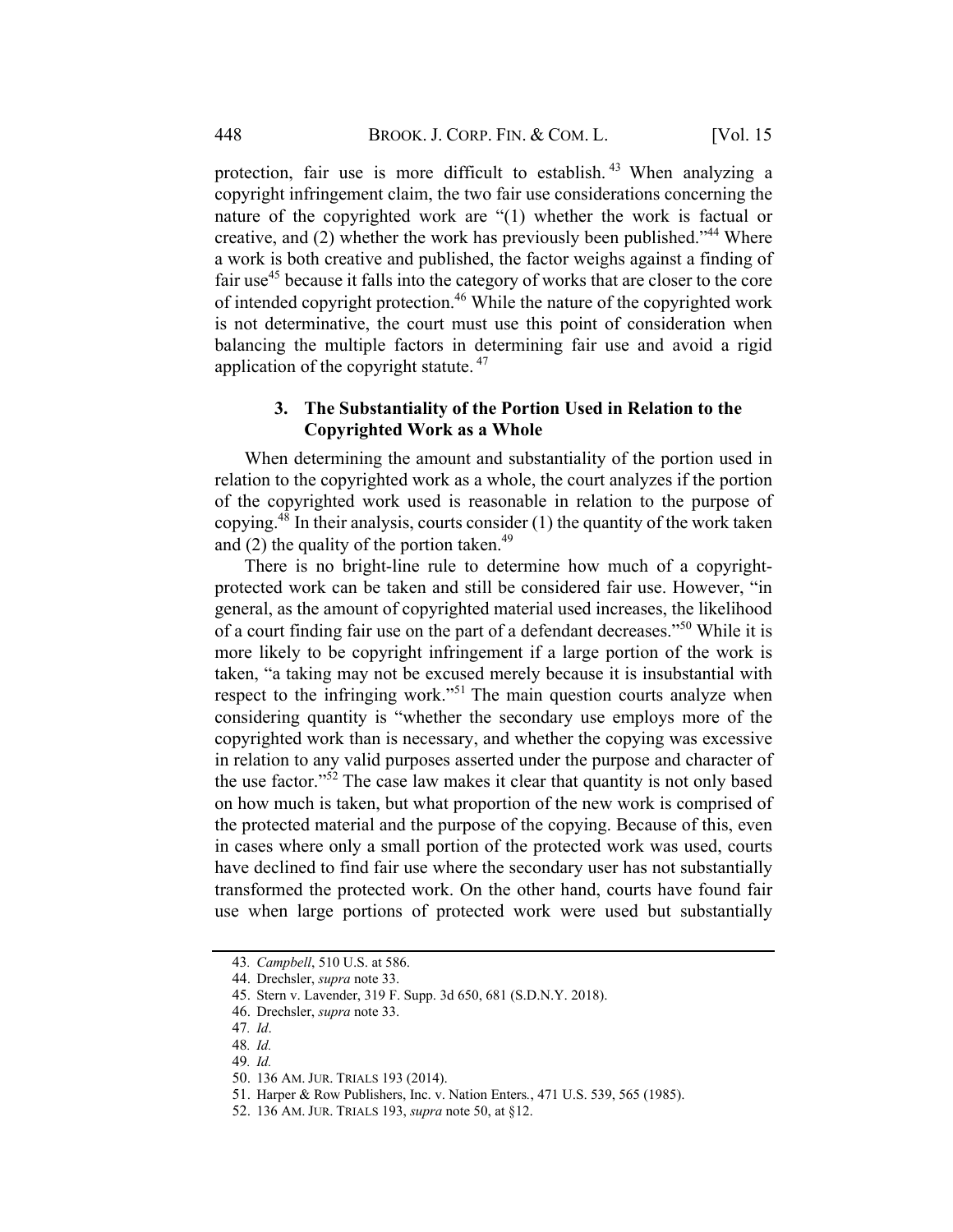transformed to achieve the purpose of the new work.<sup>53</sup> In addition to the qualitative amount of the original work taken, the court also looks at the quality of the portion taken—whether the "heart" or the "essence" of the work is taken.<sup>54</sup> The court equates taking the "heart" of the work to copying the entire work, therefore in a fair use analysis it does not matter how much was taken quantitatively if the essence was taken.<sup>55</sup> In analyzing both the quantity and quality of the portion of the original work taken, the court will be able to determine whether its use is reasonable in relation to the purpose of copying. <sup>56</sup> If the court determines that the quantity and quality of the original work taken is reasonable in relation to the purpose, the third factor will weigh towards a finding of fair use. $57$ 

## 4. The Effect on the Potential Market for or Value of the Copyrighted Work

The final factor in determining whether a use of a work is fair or not is the effect on the potential market for or value of the copyrighted work. In determining this factor, the court determines whether the copy brings a competing substitute for the original to the marketplace.<sup>58</sup> The inquiry must determine whether this substitute would deprive the rights holder of significant revenues because of the likelihood that potential purchasers may choose to purchase the newer copy rather than the original copyrightprotected work. <sup>59</sup> The court will also look to see if derivative works will be impacted, either one that the creator of the original work would develop or license to others to develop.<sup>60</sup> In *Harper v. Row,* the Supreme Court said that the effect of the use upon the potential market was "undoubtedly the single most important element of fair use."<sup>61</sup> This is because, in the Court's opinion, the essence of fair use when properly applied, is limited to copying by others only when it does not materially impair the marketability of the work which is copied.<sup>62</sup> While it is clear the impact on the marketability is an important factor, it is still only one factor in the broad fair use analysis. $63$ 

53. Id.

<sup>54</sup>. See Harper, 471 U.S. at 544.

<sup>55</sup>. Id. at 564–65.

<sup>56.</sup> Drechsler, supra note 33.

<sup>57</sup>. Id.

<sup>58</sup>. Id.

<sup>59</sup>. Id. 60. Id.

<sup>61</sup>. Harper, 471 U.S. at 566.

<sup>62</sup>. Id. at 566–67.

<sup>63.</sup> 136 AM. JUR. TRIALS §193, supra note 50, at §13.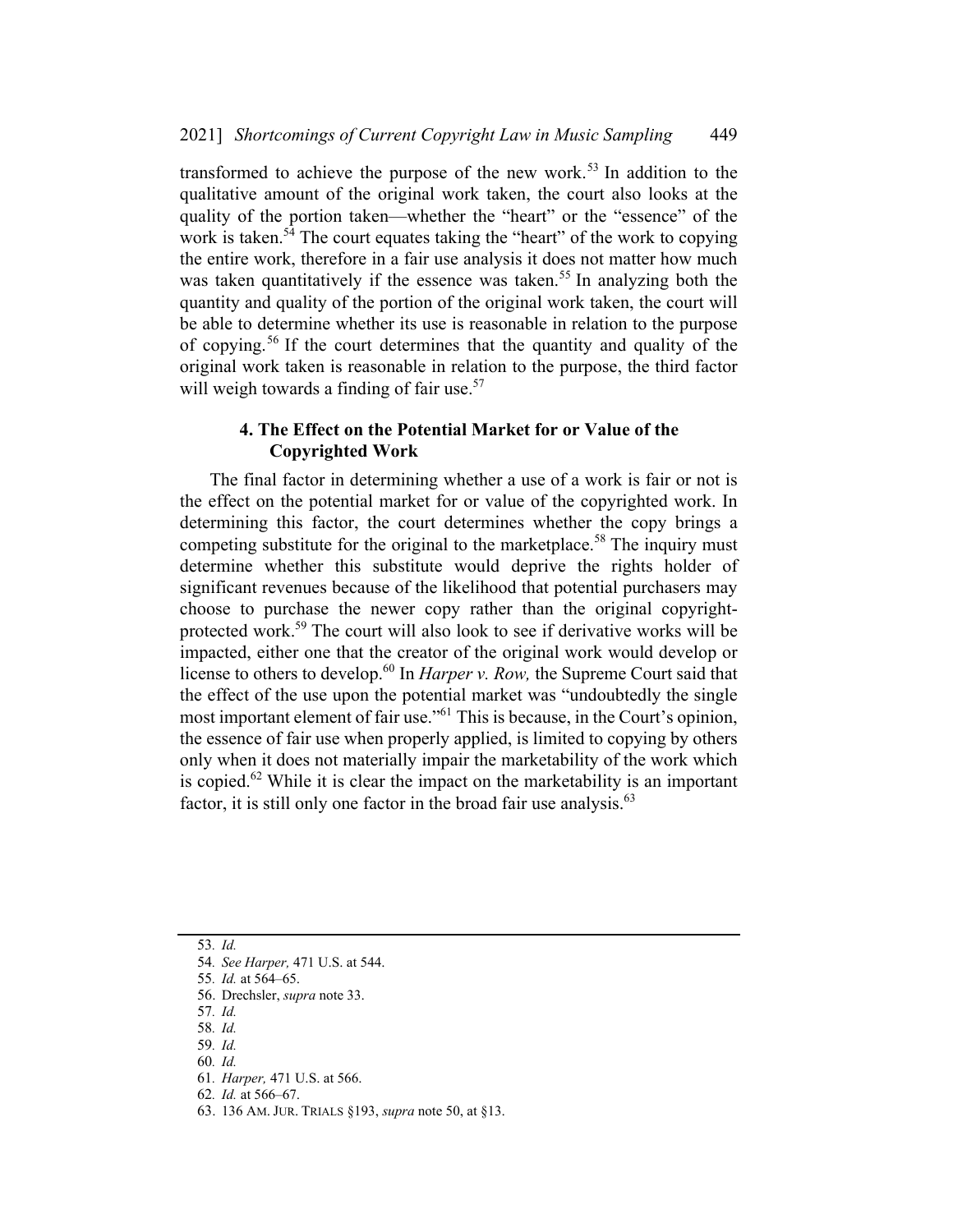## II. FLAWS OF THE FAIR USE DOCTRINE

Without bright-line rules, federal courts are left to determine each copyright infringement case using the four fact sensitive fair use factors.<sup>64</sup> However, using the federal courts as the sole arena for these types of cases leads to many issues. Litigating in federal court is expensive and can dissuade smaller independent artists from filing copyright infringement cases while giving an inequitable advantage to larger artists who can afford the resources necessary to win a copyright infringement case. Furthermore, since each case is analyzed separately by different federal courts, inconsistencies in rulings can develop even in cases with similar fact patterns.

#### A. COST OF LITIGATION AND FEDERAL COURT BACKLOG

Even when the use of copyrighted material is fair, it may not always be in the defendant's best interest to rely on that defense in court. "The nature of the fair use defense [is so fact sensitive that] a defendant normally must take a fair use case all the way to trial, and take their chances with a jury, to get a determination that  $\dots$  they should be absolved of liability."<sup>65</sup> This means that even if an artist is positive that what they are doing falls under the protection of fair use, they still have to spend the time and money litigating in federal court. This makes the fair use defense expensive given that it could cost hundreds of thousands or even millions of dollars in legal fees defending a case all the way through the trial, and a loss could mean paying even more in damages as well as the other side's legal fees.<sup>66</sup>

The cost is particularly prohibitive for smaller independent artists who do not have the money to pay for the legal team and resources necessary to go through an entire trial.<sup>67</sup> This could potentially dissuade an artist from using a sample in their work even if the use is fair and may give larger artists who have legal teams an advantage over smaller independent artists who cannot afford to defend a copyright infringement suit. On the other hand, if a smaller artist notices a larger corporation or artist sampling their music without permission and clearance, it may be too costly for them to even bring a copyright infringement suit. Even without considering the expenses of the trial itself, simply bringing a copyright infringement case has a filing fee of \$1,200.<sup>68</sup> While the filing fee is less significant than the hundreds of

<sup>64</sup>. See Copyright Act of 1976, 17 U.S.C §107 (2018).

<sup>65.</sup> Amanda G. Ciccatelli, The Impact of Drake's Fair Use Copyright Victory on Music Copyright Infringement, IPWATCHDOG (June 17, 2017), https://www.ipwatchdog.com/2017/06/17/drakes-fair-use-copyright-victory-music-copyrightinfringement/id=84504/.

<sup>66</sup>. Id.

<sup>67</sup>. See Scott Alan Burroughs, Copyright Litigation: Now More Expensive And With More Delay Than Ever Before!, ABOVE THE LAW (May 13, 2019), https://abovethelaw.com/2019/03/copyrightlitigation-now-more-expensive-and-with-more-delay-than-ever-before/?rf=1.

<sup>68</sup>. Id.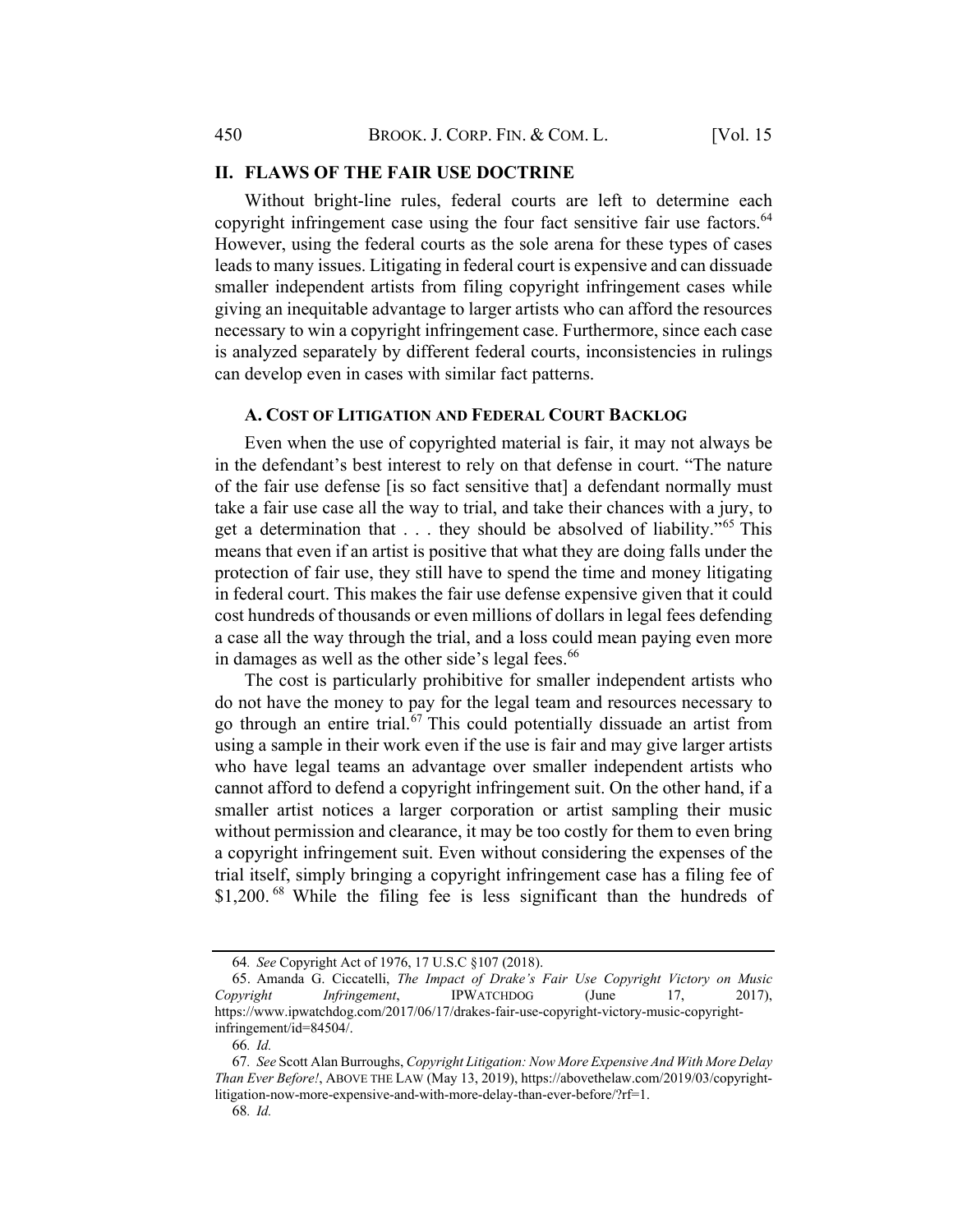thousands in court fees, it may be enough to dissuade independent artists from filing suit.<sup>69</sup> This is counterintuitive to the purpose of copyright law which is to promote innovation and creativity and instead stifles smaller creators while benefiting those with more money, status, and resources.

Not only can federal litigation be costly, but it can also be lengthy given the backlog of cases in the federal court system. In 2019 alone, there were 376,762 filings in U.S. District Courts and 47,977 filings in the twelve regional Courts of Appeals.<sup>70</sup> Having the federal courts be the only arena for copyright infringement cases adds to this backlog and could potentially cause the parties in the case to have to wait long periods of time before their trial.

#### B. INCONSISTENT RULINGS

The lack of a bright-line-rule and the fact intensive nature of the test gives rise to inconsistency.<sup>71</sup> Even though every court is using the same factors, the lack of clear rules and the dependence on fact-sensitive analyses leave ample room for different courts to have different interpretations on both how much weight should be given to each factor and the meaning of each factor. As no one district court ruling is binding on any other, cases with similar fact patterns can have inconsistent rulings across different federal courts, even within the same circuit. For example, a more than thirty second, unedited sample of a copyright protected work was considered fair use while a highly transformed snippet that was influenced by a copyright protected work was not.72

## 1. Estate of Smith v. Graham

In *Estate of Smith v. Graham*, singer-rapper Drake used lyrics from a spoken-word rap composition titled "Jimmy Smith Rap" and inserted them into his song "Pound Cake" changing a few of the words around.<sup>73</sup> The estate of Jimmy Smith brought a copyright infringement against Drake, and both parties cross-moved for summary judgment.<sup>74</sup> The Second Circuit applied the four factor fair use test but weighed the first factor—the purpose and character of the use—most heavily.<sup>75</sup> The court said that it weighed in favor

<sup>69</sup>. Id.

<sup>70</sup>. Federal Judicial Caseload Statistics 2019, U.S. CTS., https://www.uscourts.gov/statisticsreports/federal-judicial-caseload-statistics-2019 (last visited Feb. 13, 2021).

<sup>71.</sup> Campbell v. Acuff-Rose Music, Inc., 510 U.S. 569, 577 (1994).

<sup>72</sup>. See infra note 73 and 94.

<sup>73</sup>. See Estate of Smith v. Graham, 799 F. App'x 36 (2d Cir. 2020). Drake notably changed the lyrics from "Jazz is the only real music that's gonna last" to "Only real music is gonna last." This lyric change emphasizes the theme of the song, that Drake's music is "real music" that will last. Compare JIMMY SMITH, OFF THE TOP (Elektra Musician 1982) to DRAKE, Pound Cake, on NOTHING WAS THE SAME (Cash Money Records 2013).

<sup>74</sup>. See Estate of Smith, 799 F.App'x at 36.

<sup>75</sup>. See id.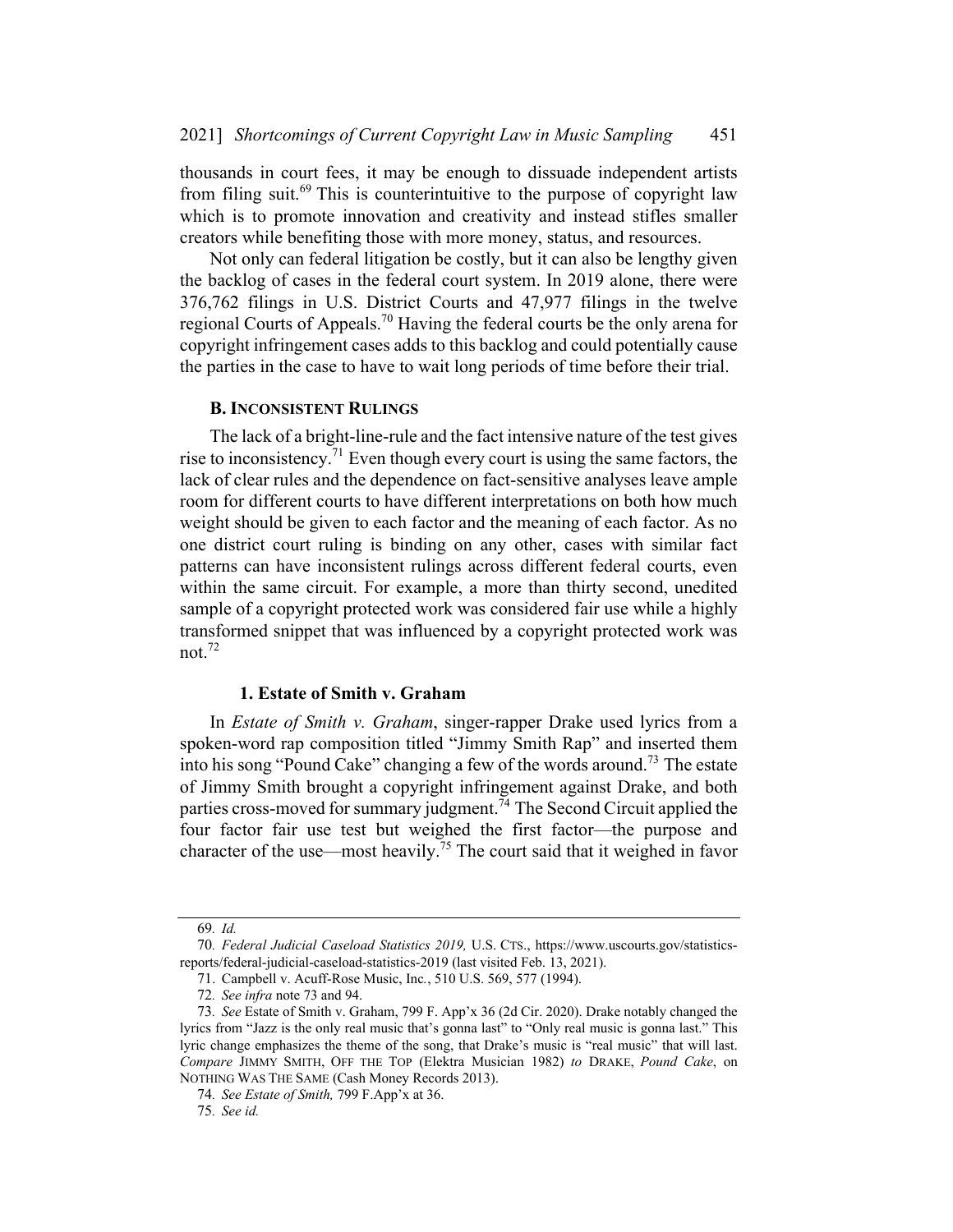of fair use because the use was transformative.<sup>76</sup> According to the court in this case, "a work is transformative when it uses the copyrighted material itself for a purpose, or imbues it with a character, different from that for which it was created."<sup>77</sup> The original work by Jimmy Smith was intended to discuss the supremacy of jazz compared to other types of music, asserting that unlike jazz, other music will not last.78 In contrast, "Pound Cake" sends the message that it is not just jazz music that will last but all "real music" regardless of genre.<sup>79</sup> Throughout the remainder of the seven-minute song, Drake goes on to rap about the greatness and authenticity of his work, emphasizing that it is not the genre that matters, but the authenticity of the music.<sup>80</sup> The court here takes this song to be a criticism of the jazz-elitism that Jimmy Smith spoke about in the original work, meaning that Drake used the copywritten work for a purpose different from that which it was created.<sup>81</sup> Therefore, they found that the first factor weighed heavily toward a finding of fair use. 82

The court spent relatively little time analyzing the remaining three factors. The court here said that they need not spend much time on the second factor, the nature of the copyrighted work, because it "has rarely played a significant role in the determination of a fair use dispute.<sup>883</sup> The court went even further by saying when a use is transformative, the second factor will support fair use, even if the original work was in the scope of copyright protection.<sup>84</sup> The court spent a little more time on the third factor, the quantity and quality analysis, asserting that it weighed in favor of fair use because the amount of the original work used by Drake was reasonable in relation to the purpose of copying. <sup>85</sup> The court reasoned that the amount used was reasonable because the borrowed language was necessary to emphasize the message that Drake was trying to get across in his song.<sup>86</sup> Finally, in discussing the fourth factor, the court concluded that it also weighs in favor of fair use because there was no evidence to show that "Pound Cake" usurps demand for "Jimmy Smith Rap" or would otherwise cause a negative market effect. $87$  They emphasized that the genres of music are extremely different and there would be minimal overlap in the audience.<sup>88</sup> The court finally touched on the fact that there is no active market for "Jimmy Smith Rap"

- 
- 83. Id.

85. Id. at 39.

<sup>76</sup>. Id. at 38.

<sup>77</sup>. Id. (citing TCA Television Corp. v. McCollum, 839 F.3d 168, 180 (2d Cir. 2016).

<sup>78</sup>. Id.

<sup>79</sup>. Id.

<sup>80</sup>. Id.

<sup>81</sup>. Id. 82. Id.

<sup>84</sup>. Id. (citing Authors Guild v. Google, Inc., 804 F.3d 202, 220 (2d Cir. 2015).

<sup>86</sup>. Id. 87. Id.

<sup>88</sup>. Id. at 39.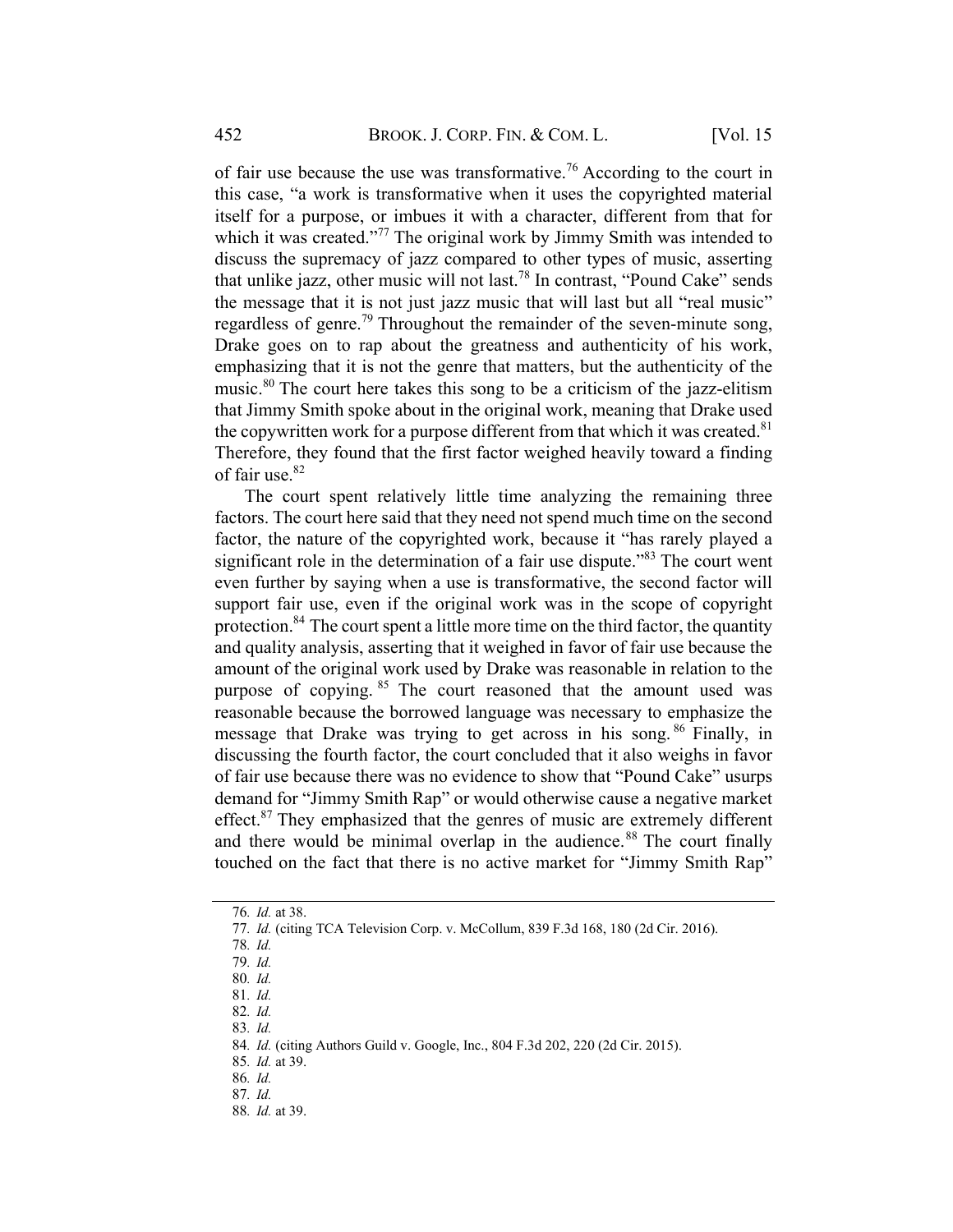which is vital for a fair use defense.<sup>89</sup> Summary judgment was granted to Drake finding that his use of "Jimmy Smith Rap" was fair.<sup>90</sup>

This case is significant as rulings of fair use are unusual in songwriting.<sup>91</sup> When it comes to using a music sample in a transformative way "nobody really knows what changes the nature or purpose of a work or [what] makes a use transformative."<sup>92</sup> This case came down to what this particular court felt was transformative, but a different judge or a jury could have analyzed this case by focusing on totally different aspects of the situation.<sup>93</sup> This case is just one example of the grey area that music sampling and fair use puts artists in and of how flawed and inequitable the current enforcement of copyright law is when it comes to the fair use of music samples. Drake is a very well-established artist signed to a major record label with a strong legal department, giving him the ability to defend his use of the sample and prove that his use was fair. The result could have been very different if this were a less-established artist who did not have the resources to take a gamble at a lengthy trial.

## 2. Bridgeport Music, Inc. v. UMG Recordings, Inc.

Bridgeport Music, Inc. v. UMG Recordings, Inc. involved the work of George Clinton, specifically his most popular 1992 single "Atomic Dog," owned by Bridgeport Music.<sup>94</sup> In 1998, R&B group Public Announcement released the song "D.O.G. In Me."<sup>95</sup> Bridgeport claimed that this song infringed on its copyright of Clinton's "Atomic Dog" based on the phrase "Bow wow, yippie yo, yippie yea" which was a phrase directly used in both songs.<sup>96</sup> Bridgeport also alleged that the use of repetition of the word "dog" in a "low tone of voice at regular intervals and the sound of rhythmic panting" in "D.O.G In Me" was an infringement because of the similarities to "Atomic Dog." <sup>97</sup> Bridgeport requested that UMG "either enter into a licensing agreement for the song or to cease distribution of the album and song."<sup>98</sup> When UMG did not respond to this request, Bridgeport brought this action in federal district court.<sup>99</sup> The district court rendered a verdict in Bridgeport's favor and found UMG liable for actual and statutory damages.<sup>100</sup>

<sup>89</sup>. Id.

<sup>90</sup>. Id at 38-39.

<sup>91.</sup> Ciccatelli, supra note 65.

<sup>92</sup>. Id. 93. Id.

<sup>94.</sup> Bridgeport Music, Inc. v. UMG Recordings, Inc., 585 F.3d 267, 272 (6th Cir. 2009).

<sup>95</sup>. Id.

<sup>96</sup>. Id. 97. Id.

<sup>98</sup>. Id. at 273.

<sup>99</sup>. Id.

<sup>100</sup>. Id.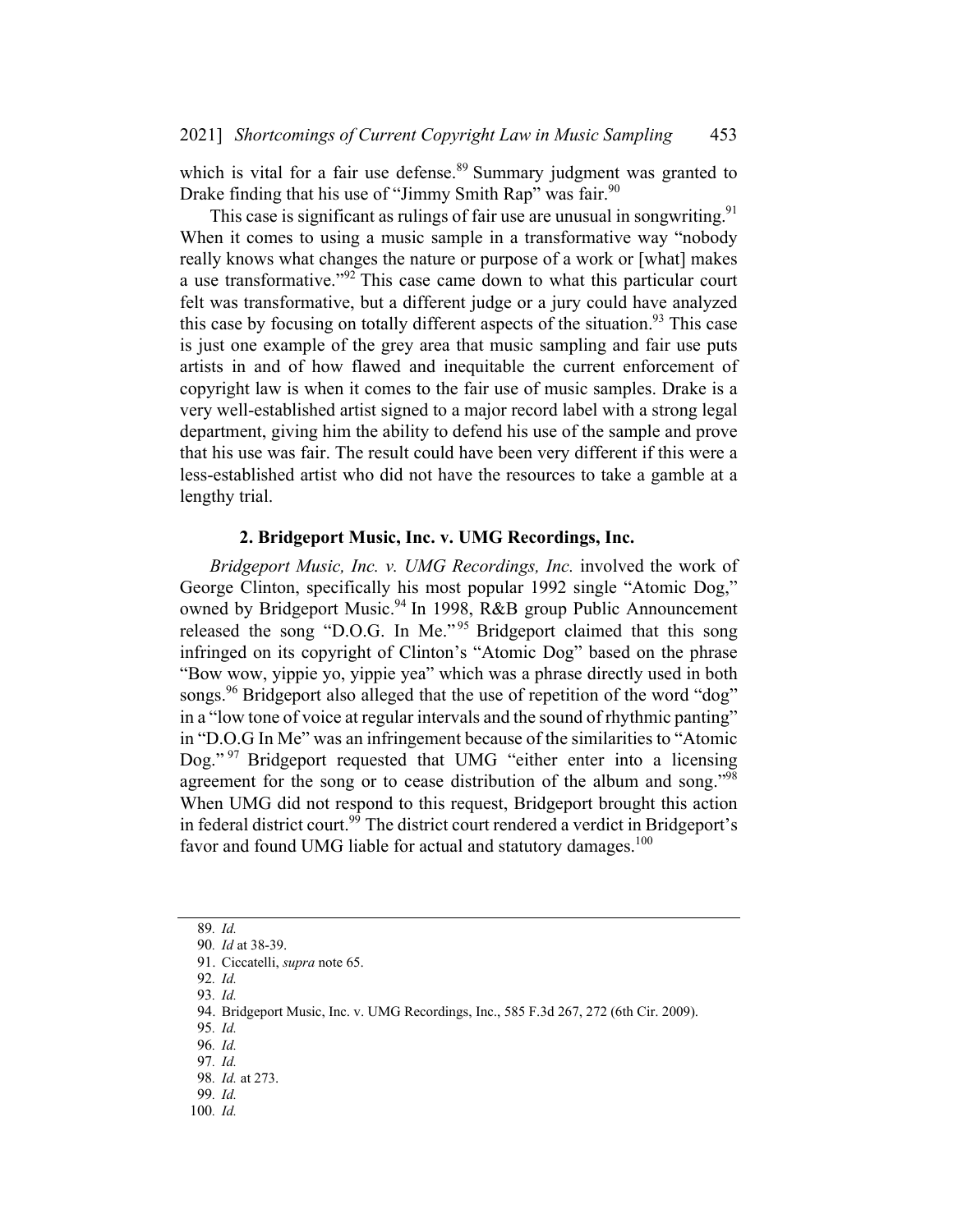One issue of this case was to determine if UMG was liable to Bridgeport for copyright infringement.<sup>101</sup> The first question the court asked was whether the new work has substantial-similarity to the protected work.<sup>102</sup> The Sixth Circuit acknowledged that "the jury did not act unreasonably in concluding that there was a substantial similarity, given evidence that the copied elements had such great qualitative importance to the song."<sup>103</sup> Next, the Sixth Circuit analyzed the fair use factors to determine whether the use here could be fair.<sup>104</sup> Applying the statutory factors of fair use, the court said that the jury was not unreasonable in finding that the use, in this case, was not fair.<sup>105</sup> The court said that while one factor might favor UMG, the balancing of the factors greatly favored Bridgeport.<sup>106</sup>

When looking at the first factor of fair use, the court determined that "D.O.G in Me" was transformative because it had a different theme, tone, and mood from "Atomic Dog."107 However, the transformative nature of the track was not enough to tilt the balance of the factors in favor of UMG.<sup>108</sup> Regarding the second factor, "Atomic Dog" was clearly within the category of works intended for copyright protection because it was an original published music composition—falling within the creative and published category—so the factor favored Bridgeport.<sup>109</sup> When looking at the third fair use factor, the court acknowledged that the scope of the use consisted of relatively small elements of the song, however, they were the most distinctive and recognizable elements of "Atomic Dog," or the "essence" of the work.<sup>110</sup> Finally, the court considered the fourth factor and said that even though the market for "Atomic Dog" was not the same as "D.O.G. in Me," the use would greatly impact the market for derivative works.<sup>111</sup> Since "Atomic Dog" is one of the most frequently sampled compositions of its era, Bridgeport could lose licensing revenue if they no longer had the right to license their content.<sup>112</sup> Since three of the four factors of fair use heavily tilted toward Bridgeport, the Sixth Circuit held that the weight of the evidence indicates that the use by UMG was not fair, and the jury was not unreasonable to come to this conclusion.<sup>113</sup> Since "D.O.G. in Me" was substantially similar to "Atomic Dog" and the use of the copyright-protected material was not fair, the Sixth

- 101. Id.
- 102. Id. at 274.
- 103. Id. at 276–277.
- 104. Id at 277.
- 105. Id at 278.
- 106. Id.
- 107. Id.
- 108. Id.
- 109. Id.
- 110. Id. 111. Id.
- 112. Id.
- 113. Id.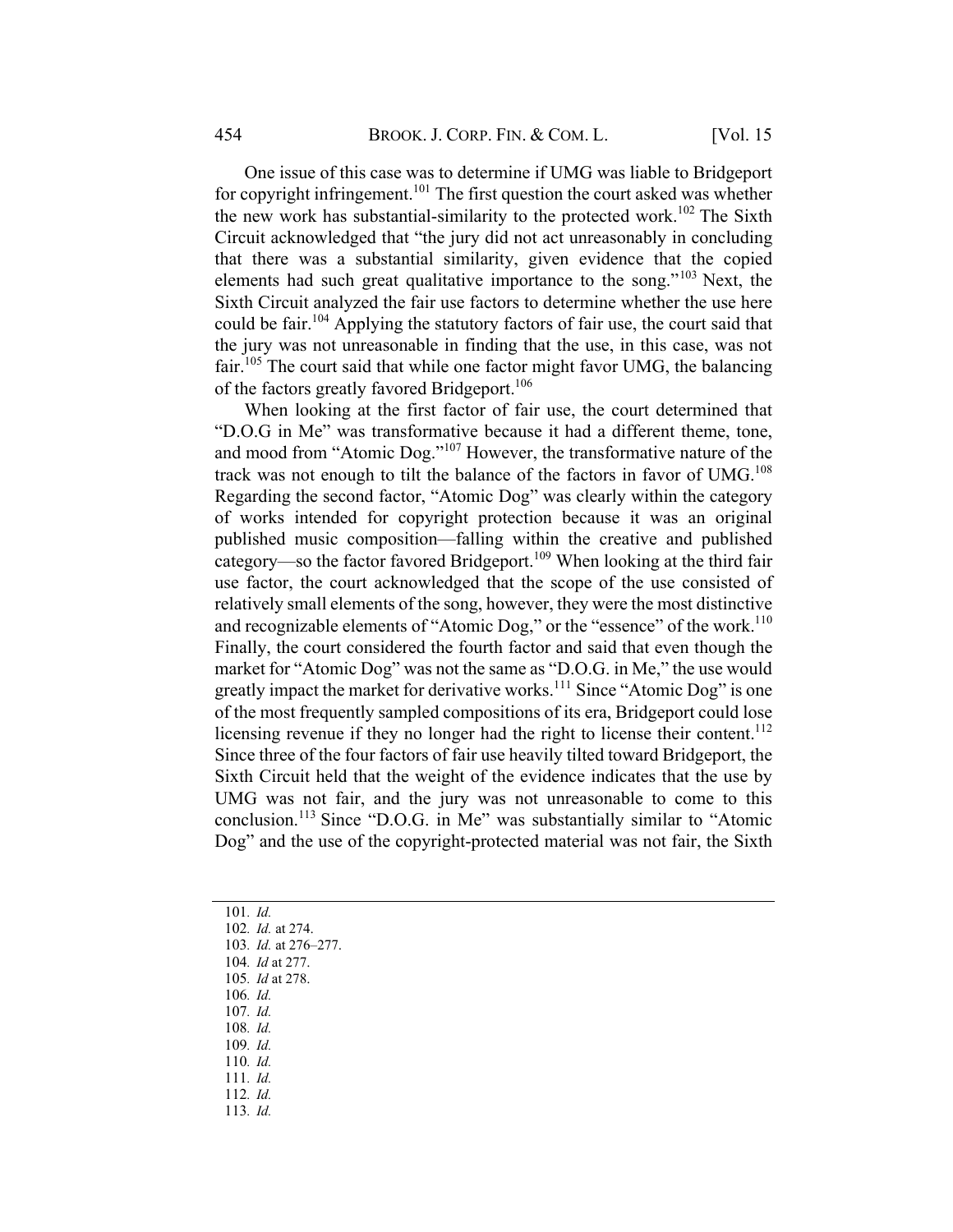Circuit affirmed the judgment that UMG was liable to Bridgeport for copyright infringement.<sup>114</sup>

While this case may appear to be a typical balancing of the factors of fair use, it is crucial in analyzing the inconsistency of what is considered copyright infringement, and what is considered fair use.

## 3. Inconsistencies Across Circuits

As illustrated in the above two cases, Circuits have varying opinions on what exactly constitutes copyright infringement, and whether a use is fair or not. The Second Circuit in Estate of Smith v. Graham considered an unlicensed thirty-five-second sample used in a song to be fair use, and therefore not copyright infringement.<sup>115</sup> While on the other hand, the Sixth Circuit considered the use of a similar verse and the repetition of one word (dog) to be copyright infringement and not protected by the affirmative defense of fair use.<sup>116</sup> While the Supreme Court has previously ruled on the issue of fair use, there has been no distinctive case about music sampling which would give lower courts a direct example to follow. Without sound Supreme Court precedent, it is impossible to have consistency throughout jurisdictions. While the fair use factors are consistent, exemplified by the above cases, each circuit has a different opinion about which factor(s) carry more weight in determining whether a use is fair. In Estate of Smith v. Graham the Second Circuit's fair use analysis stressed the first factor of fair use and placed the most weight on the fact that the use was transformative. $117$ However, the Sixth Circuit in Bridgeport Music, Inc. v. UMG Recordings, Inc. placed much less weight on the fact that the use was transformative. Instead, they determined that even though the use was completely transformative, it was not transformative enough to consider the use as a whole, fair.<sup>118</sup>

Not only did these two circuits differ in what factors hold the most importance, but they also differed in how they analyzed the factors. For example, the Second Circuit believed that a thirty-five-second portion of a spoken word poem was reasonable in relation to the purpose of copying.<sup>119</sup> However, the Sixth Circuit found that the repetitive use of one singular word and a short verse, a small portion of the original work, was still significant enough for the third factor to not support fair use.  $120$  Similarly, when analyzing the fourth factor, the Sixth Circuit placed weight on the effect of the market for derivative works, while the Second Circuit only considered

<sup>114</sup>. Id. at 279.

<sup>115.</sup> Estate of Smith v. Graham, 799 F. App'x 36, 38 (2d Cir. 2020).

<sup>116</sup>. Bridgeport, 585 F.3d at 279.

<sup>117</sup>. Estate of Smith, 799 F. App'x at 38.

<sup>118</sup>. Bridgeport, 585 F.3d at 278.

<sup>119</sup>. Estate of Smith, 799 F. App'x at 39.

<sup>120.</sup> Bridgeport Music, Inc. v. UMG Recordings, Inc., 585 F.3d 267, 278 (6th Cir. 2009).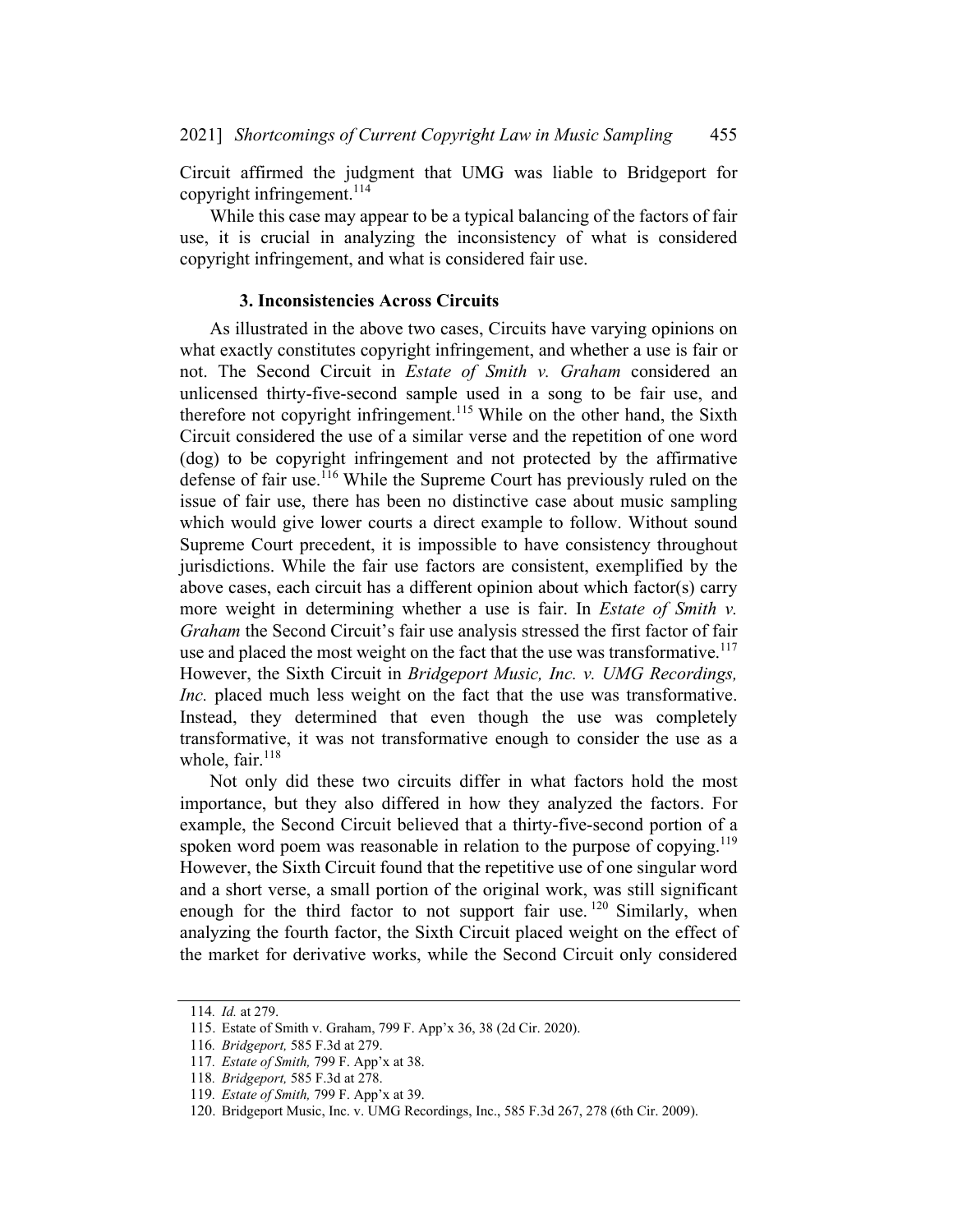the commercial market, giving no weight to the potential impact on the market for derivative works.<sup>121</sup> The different circuits not only have different outcomes, but inconsistent analytical approaches for each of the fair use factors.

The conflicting analyses and outcomes leave artists guessing on what they are and are not allowed to do when it comes to music sampling. This unpredictability may turn artists away from sampling songs completely, or even using the same chords that another song uses in fear that they may get sued. Alternatively, the unpredictability can also discourage artists from bringing a lawsuit against someone they believe infringed on their copyright because of the cost and the fear that they will not know the standard because of the inconsistency between judges and courts. This is especially true for smaller artists who do not have the funding to initiate or defend a suit, which can make artists cautious, or even dissuade them from creating new works. The purpose of copyright law is to promote the progress and creativity of the arts, including music.<sup>122</sup> The inconsistency in application of the law is doing the exact opposite of what the copyright law should be doing. Either the law has to be changed to make it clearer, or the courts have to change the way they are enforcing copyright law to be not only more consistent but fairer.

## III. PROPOSED SOLUTION

Since the Copyright Act of 1976 was passed, there has been much discussion about the flaws and shortcomings of the fair use doctrine. Many legal scholars have proposed solutions to amend or change the fair use doctrine to address and fix these issues. However, none of these ideas are adequate solutions for the problems that current copyright law poses to the music industry.

#### A. PREVIOUSLY PROPOSED SOLUTIONS

#### 1. Fair Use as Efficient Use

One argument to improve the fair use doctrine suggests that the objective of copyright law in general and the fair use doctrine in particular should be the efficient allocation of resources.<sup>123</sup> William W. Fisher III argues this in his article "Reconstructing the Fair Use Doctrine." <sup>124</sup> This approach promotes "economic efficiency" which is defined as the "allocation of resources which could not be improved in the sense that a further change would not so improve the condition of those who gained by it that they could

<sup>121</sup>. Id; Estate of Smith v. Graham, 799 F. App'x 36, 38 (2d Cir. 2020).

<sup>122.</sup> Campbell v. Acuff-Rose Music, Inc., 510 U.S. 569, 577 (1994).

<sup>123.</sup> William W. Fisher III, Reconstructing the Fair Use Doctrine, 101 HARV. L. REV. 1659 (1988).

<sup>124</sup>. See generally id.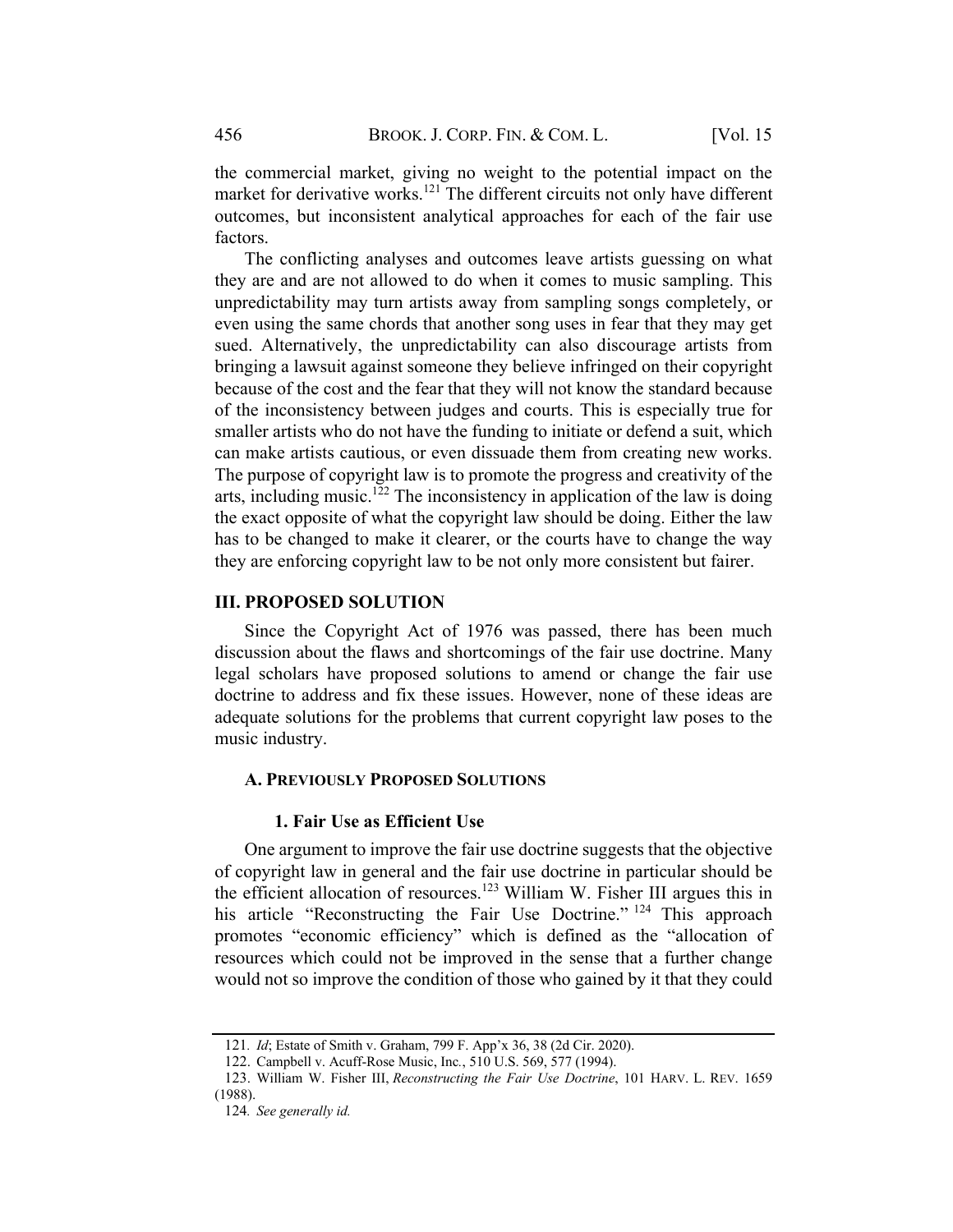compensate those who lost from it and still be better off than before."<sup>125</sup> This proposal stems from the idea that the current solution to copyright infringement fosters economic inefficiency—because granting an artist or inventor a property right in his creation could make him a monopolist, which would give rise to economic disparity.<sup>126</sup> The solution to this, according to Fisher, is for judges to use the fair use doctrine to shape copyright law in a way that will produce the most efficient solution.<sup>127</sup>

Fisher lays out a process in which a federal judge would come to the determination on whether a use is considered economically efficient or not.<sup>128</sup> First, the judge would not concern himself solely with the defendant's conduct but instead identify and compare all of the copyrighted material that makes use of the one in question.<sup>129</sup> Next, the judge will hear all of the suits on these potentially infringing materials and determine which of those activities should be considered fair.<sup>130</sup> The judge does this by ranking the multiple uses in order of the relative benefits and costs of legitimating them.<sup>131</sup> This becomes the "incentive/loss ratio" which provides the judge with a preliminary indication of the net economic benefits of the use.<sup>132</sup> Based on these findings the judge will conclude whether the prohibition of the use would result in a substantially higher incentive/loss ratio than would allow the use of the taken material.<sup>133</sup> Using this number the judge will determine which use of the copyright-protected material is the most economically efficient, and therefore fair.<sup>134</sup>

This solution fails because similar to the current fair use rules, determining whether the use of a copyright-protected work is "economically efficient" is arbitrary. As discussed above, the four fair use factors are consistent, yet different circuit courts have differing opinions on how to weigh the factors. There is no reason to believe that this solution would make the issue of consistency any better. According to Fisher, it would be up to the judge to determine whether the use was economically efficient or not.<sup>135</sup> Even if judges were given the formula to determine this, similar to the fair use factors, there is still the potential for each judge to differ in what exactly they determine to be fair use. Not only will judicial determinations continue to result in inconsistencies, but the judicial process would be complicated even

- 126. Id. 127. Id. at 1704.
- 128. Id.
- 129. Id. at 1706.
- 130. Id.
- 131. Id. at 1707.
- 132. Id.
- 133. Id. at 1709.
- 134. Id.
- 135. Id. at 1720.

<sup>125</sup>. Id. at 1699.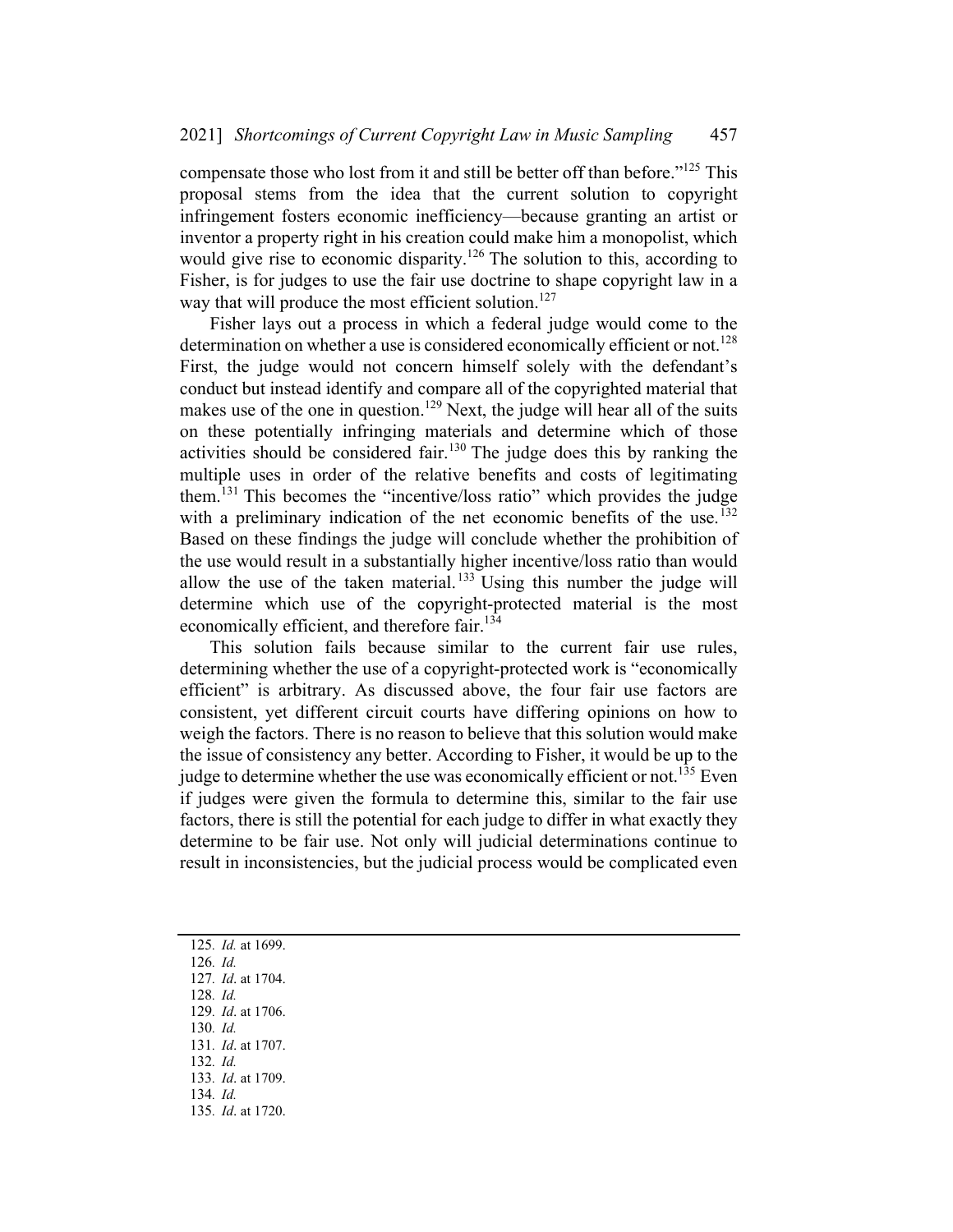further as judges would be required to complete their own economic analysis instead of simply interpreting the law the way that it is written.

This solution also fails to address the issue of litigation costs, and the backup of the docket of federal court cases. Fisher even says in his paper that when imagining this solution, "assume the judge has no other cases on his docket; he has unlimited research capabilities; and he knows that his decision will not be reversed and will be accepted in all other jurisdictions."<sup>136</sup> Based on the current state of our legal system, it is unlikely that even one of these conditions will ever be satisfied. As stated earlier in this Note, in 2019, there were 376,762 filings in U.S. District Courts and 47,977 filings in the twelve regional Courts of Appeals. Given the large caseload, it would be too difficult to ask federal judges to do entire economic analyses on each copyright infringement case they see.<sup>137</sup> This solution fails to solve two major problems of the fair use doctrine: the time it takes to get a resolution in a federal case due to the backlog of cases in federal court, and the inconsistency of fair use rulings. Therefore, this is neither a realistic nor helpful solution.

#### 2. Bright-Line Rules

Instead of going through the fair use factors and balancing them, there could be bright-line rules to determine whether or not the use of a copyrighted work is fair. <sup>138</sup> Bright-line rules would help to fix the current vagueness of copyright law and provide some level of certainty when it comes to a fair use case.<sup>139</sup> In the paper "Fair Use Harbors" Gideon Parchomovsky and Kevin A. Goldman propose that the "way to increase clarity and certainty for users of copyrighted works is by enacting clearly defined, nonexclusive fair use safe harbors."<sup>140</sup> This paper proposes differing bright-line safe harbors for each type of copyright-protected work including literary works, sound recordings, and musical compositions, and audiovisual works.<sup>141</sup> The rule this paper proposes for sound recordings is that "the lesser of ten percent or ten seconds may be copied without permission" <sup>142</sup> The portions borrowed does not have to be consecutive, as long as the cumulative amount does not exceed the rule.<sup>143</sup> According to the authors, to make this rule consistent, there should be no restrictions to what the user can use the borrowed material for, as long as it does not exceed the lesser of ten seconds or ten percent of the original

<sup>136</sup>. Id. at 1706.

<sup>137</sup>. Federal Judicial Caseload Statistics 2019, supra note 70.

<sup>138.</sup> Gideon Parchomovsky & Kevin A. Goldman, Fair Use Harbors, 93 VA. L. REV. 1483 (2007).

<sup>139</sup>. Id.

<sup>140</sup>. Id. at 1502.

<sup>141</sup>. Id. at 1511-1518.

<sup>142</sup>. Id. at 1483.

<sup>143</sup>. Id. at 1512.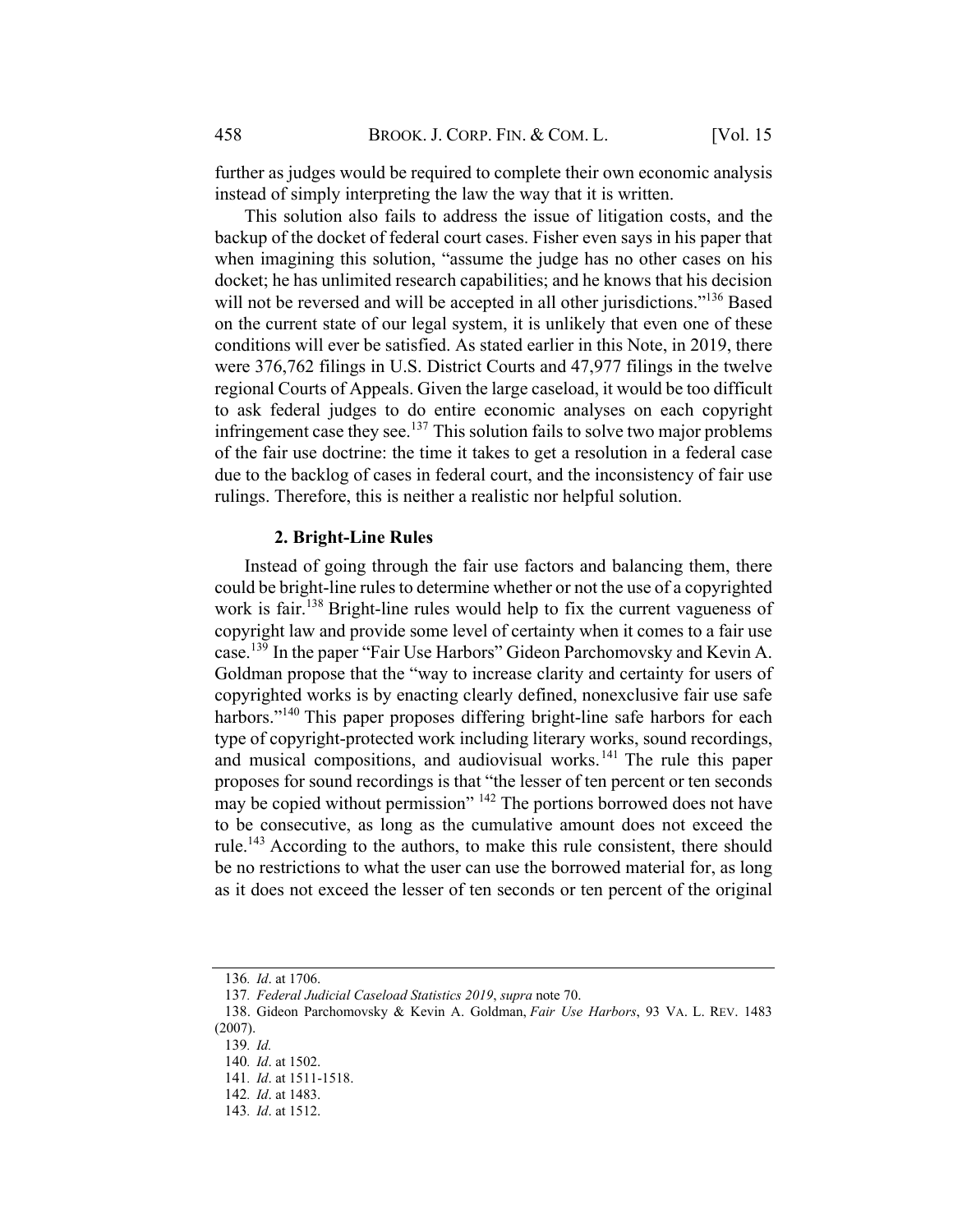use.<sup>144</sup> The authors argue that this rule is fair because the protection of short samples is necessary to foster the creation of new musical works.<sup>145</sup>

While this bright-line rule heads in the right direction of aiming to foster creativity and development in the music industry through music sampling, there are many problems with this solution as a substitution for fair use. The first being that these rules would have to be made into law. The Copyright Law of 1976 has not changed since it was signed, and it would be extremely difficult to get the legislature to come together and change a law that has been codified without change for almost thirty years. Even if the legislature does agree to amend the law, it would be extremely difficult to determine what the bright-line rules should be and there is no guarantee that the rules created will be better than the current enforcement of the fair use doctrine.

If the legislature decides to use the ten-second or ten percent rule that is introduced by Parchomivsky and Goldman, problems will also arise. In the rule that the authors propose, there are no restrictions to which parts of the song can be used as long as it is not more than ten percent or ten seconds.<sup>146</sup> They make it very clear there should be no restrictions to what the use can be.<sup>147</sup> If there is no restriction to which part of the song can be taken, the new work can take the most distinguishable and unique part of a song and copy it with no repercussions. This could cause significantly more harm than taking a portion that is ten percent of a song but is not as integral to the original song. This essentially would destroy the third and fourth factors of the fair use doctrine. The third factor of the fair use doctrine seeks to protect the "heart" and "essence" of a work to ensure that no matter how small the portion that is taken; the essence of the work is not stolen.<sup>148</sup> The fourth factor also considers the potential effect on the market if the use is allowed.<sup>149</sup> If this bright-line rule is adopted, it essentially allows the main part of a song to be taken. If the best part of a song is taken, this new work will likely be in direct competition with the old work with no repercussions. This solution effectively ends the current state of the fair use doctrine, while creating a new rule that could provide even more complex problems while providing fewer protections for artists.

#### B. INDEPENDENT COPYRIGHT AGENCY

Even with the discussion surrounding how the fair use doctrine should be changed, the legislature has not made any moves to change the law. It can be assumed that the fair use doctrine as it is currently written in the Copyright Act of 1976 will continue to govern. Therefore, the inconsistency and

<sup>144</sup>. Id.

<sup>145</sup>. Id. at 1513.

<sup>146</sup>. Id.

<sup>147</sup>. Id.

<sup>148</sup>. See Harper & Row Publishers, Inc. v. Nation Enters., 471 U.S. 539,564 (1985).

<sup>149.</sup> Copyright Act of 1976, 17 U.S.C §107 (2018).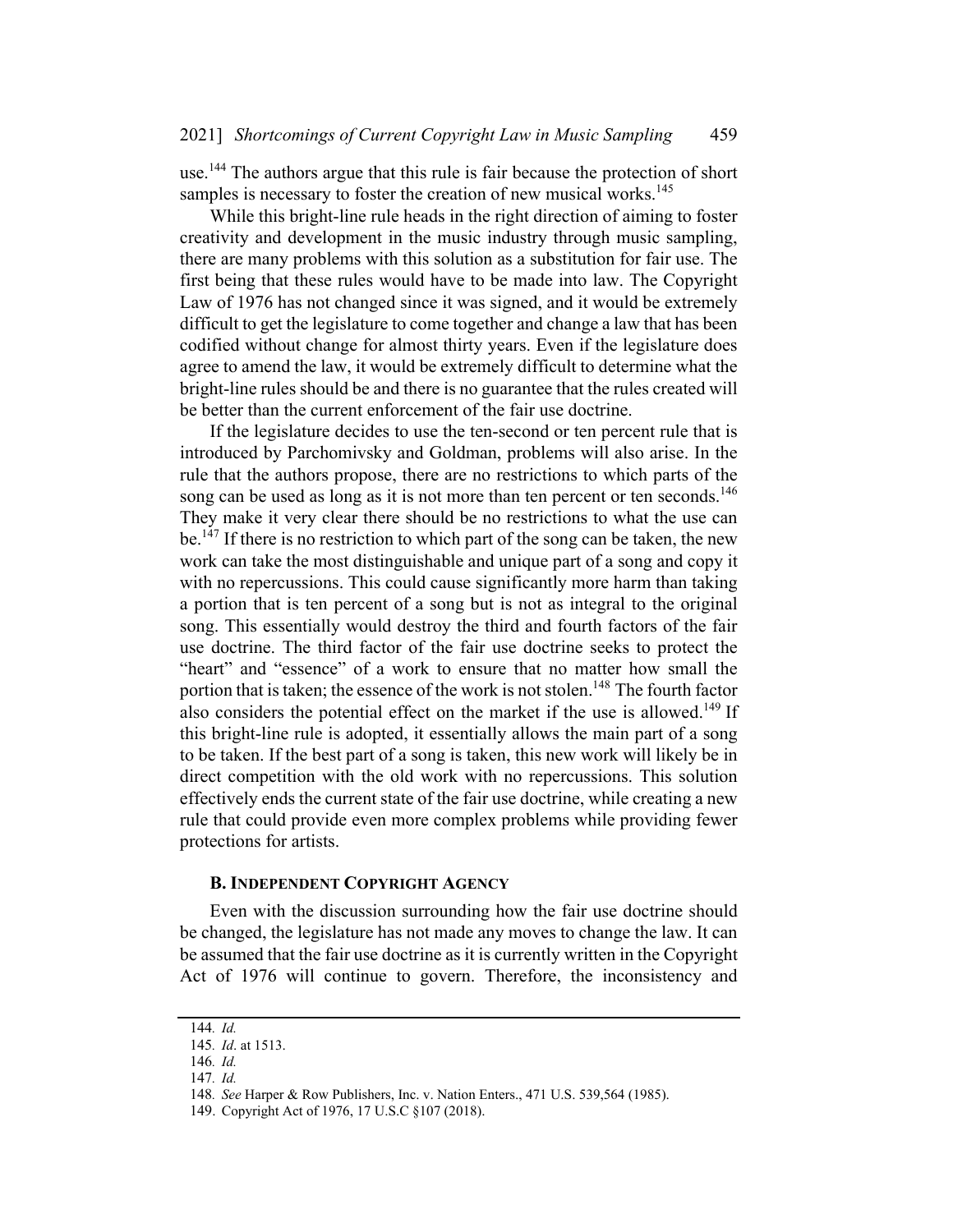unfairness of the current application of the fair use doctrine must be resolved without having the legislature make any substantive changes to the Act. To address the shortcomings of the current enforcement method of the fair use doctrine, an Independent Copyright Agency should be formed to conduct fair and impartial investigations into copyright infringement, and then come to a determination whether a use is fair or not.

## 1. Using Independent Federal Agencies as Framework

There are currently independent agencies in other areas of the law that operate successfully. The National Labor Relations Board (NLRB) is an example of an independent agency that can be used as the blueprint for how a copyright agency would look. The NLRB is an independent federal agency created to enforce the National Labor Relations Act (NLRA).<sup>150</sup> They are vested with the power to safeguard employees' rights and they also act to prevent, and remedy unfair labor practices committed by private-sector employees and unions.<sup>151</sup> To fulfill these responsibilities, the NLRB has a range of things they can do to ensure they are protecting the rights of the employee. One of their responsibilities is to investigate charges.<sup>152</sup> If an individual believes their NLRA rights have been violated, they may file a charge against an employer or a labor organization.153 "The NRLB receives about 20,000 to 30,000 charges per year from employees, unions, and employers covering a range of unfair labor practices."<sup>154</sup> Once the charge is filed the Board's agents investigate the charge by gathering evidence, and may take affidavits from parties and witnesses.  $15\overline{5}$  Once the evidence is gathered the Board's agents use the NLRA and previous Board decisions to see if the charge is supported by evidence and precedent. Their findings are then evaluated by the Regional Director and a decision is made about the merits of a charge within seven to fourteen weeks, depending on the complexity of the case.<sup>156</sup> However, during this period, a majority of charges are settled by the parties, withdrawn by the charging party, or dismissed by the Regional Director.<sup>157</sup> If the NLRB investigation does find "sufficient" evidence to support the charge, every effort is made to facilitate a settlement between the parties."<sup>158</sup>

<sup>150</sup>. Who We Are, NAT'L L. RELS. BOARD, https://www.nlrb.gov/about-nlrb/who-we-are (last visited Feb. 13, 2021).

<sup>151</sup>. What We Do, NAT'L L. RELS. BOARD, https://www.nlrb.gov/about-nlrb/what-we-do (last visited Feb. 13, 2021).

<sup>152</sup>. Id.

<sup>153</sup>. Investigate Charges, NAT'L L. RELS. BOARD, https://www.nlrb.gov/about-nlrb/what-wedo/investigate-charges (last visited Feb 13, 2021).

<sup>154</sup>. Id.

<sup>155</sup>. Id.

<sup>156</sup>. Id. 157. Id.

<sup>158</sup>. Id.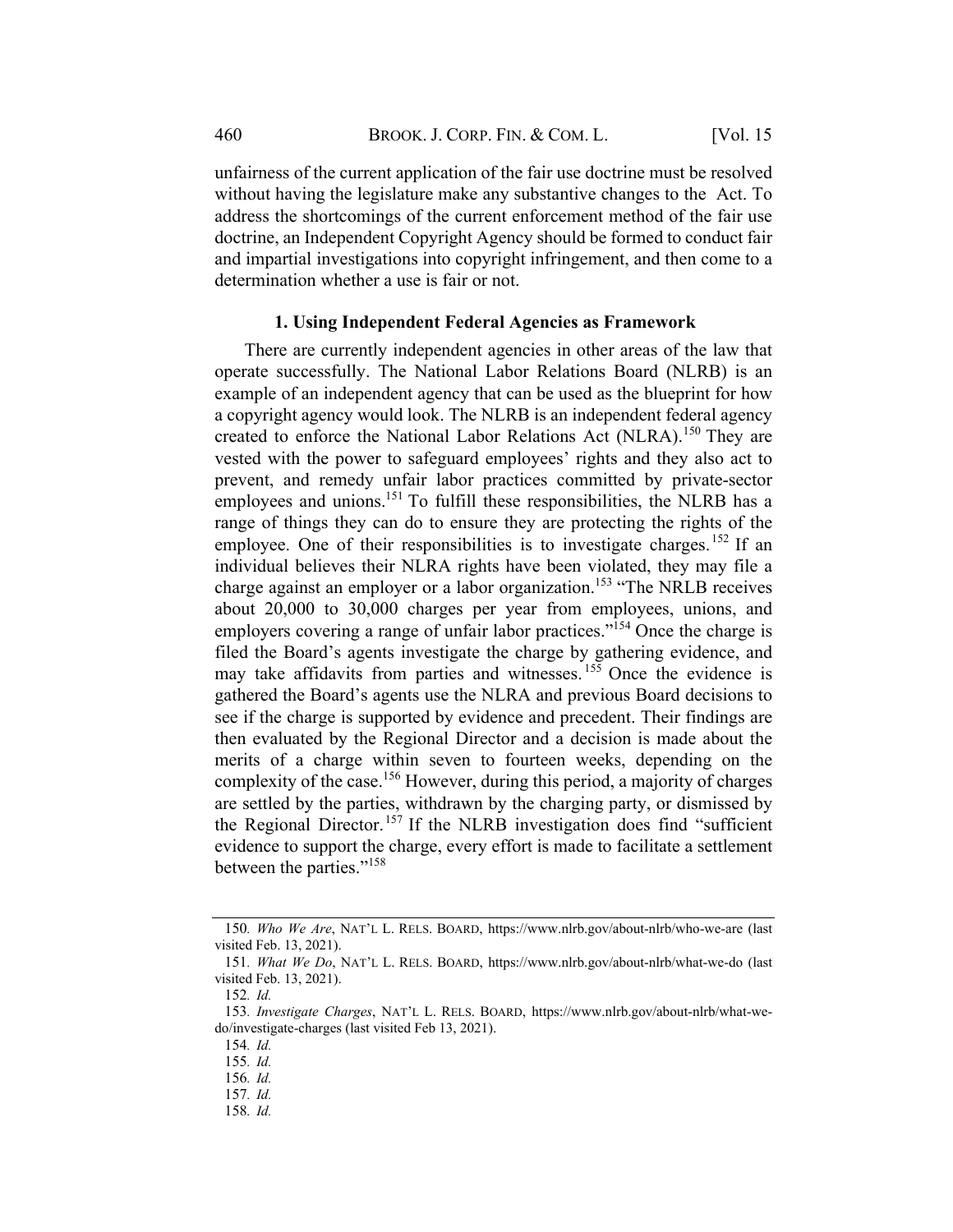Another one of the NLRB's main responsibilities is to facilitate settlements. "The NLRB encourages parties to resolve cases by settlement rather than litigation whenever possible."  $159$  This strategy is typically successful, and "more than 90% of meritorious unfair labor practice cases are settled by agreement at some point in the process."<sup>160</sup> There are two types of settlements that parties can come to, Board settlement agreements or private non-board agreements.<sup>161</sup>

In a Board settlement agreement, the Regional Director allows the charged party to settle, and regional staff members draft a proposed settlement agreement that remedies all of the unfair labor practice allegations that are meritorious.<sup>162</sup> The charged party can then agree to the terms or suggest changes to the agreement that is subject to approval by the Regional Director.<sup>163</sup> The main goal of a Board settlement is to reach an agreement that is acceptable to the charging party, the charged party, and the Agency, so only on rare occasions will the Regional Director approve a settlement that the charged party agrees with but the charging party does not.<sup>164</sup> In this case, the charging party may appeal the Regional Director's approval of the settlement to the NLRB Office of Appeals.<sup>165</sup>

On the other hand, a private non-board agreement is when the charges are resolved by a private agreement between the parties.<sup>166</sup> The Regional Director still must review and approve of this agreement before the charges are withdrawn, and they may choose to reject an agreement that violates the NLRA or Board policy.<sup>167</sup> If the parties fail to reach a settlement agreement the Region will issue a complaint and then a hearing will be scheduled.<sup>168</sup>

The NLRB also has the power to decide cases.<sup>169</sup> If the investigation of a charge shows a violation of the NLRA and a settlement is not reached, a hearing will be scheduled before an NLRB Administrative Law Judge  $(ALJ).$ <sup>170</sup> Similar to a typical court proceeding, both parties will prepare an argument and present any evidence or witnesses they have.<sup>171</sup> The ALJ will then evaluate the evidence and issue an initial opinion on the case.<sup>172</sup> These

168. Id.

170. Id.

171. Id.

172. Id.

<sup>159</sup>. Facilitate Settlements, NAT'L L. RELS. BOARD, https://www.nlrb.gov/about-nlrb/what-wedo/facilitate-settlements (last visited Feb. 13, 2021).

<sup>160</sup>. Id.

<sup>161</sup>. Id.

<sup>162</sup>. Id.

<sup>163</sup>. Id.

<sup>164</sup>. Id.

<sup>165</sup>. Id.

<sup>166</sup>. Id. 167. Id.

<sup>169</sup>. See Decide Cases, NAT'L L. RELS. BOARD, https://www.nlrb.gov/about-nlrb/what-wedo/decide-cases (last visited Feb. 13, 2021).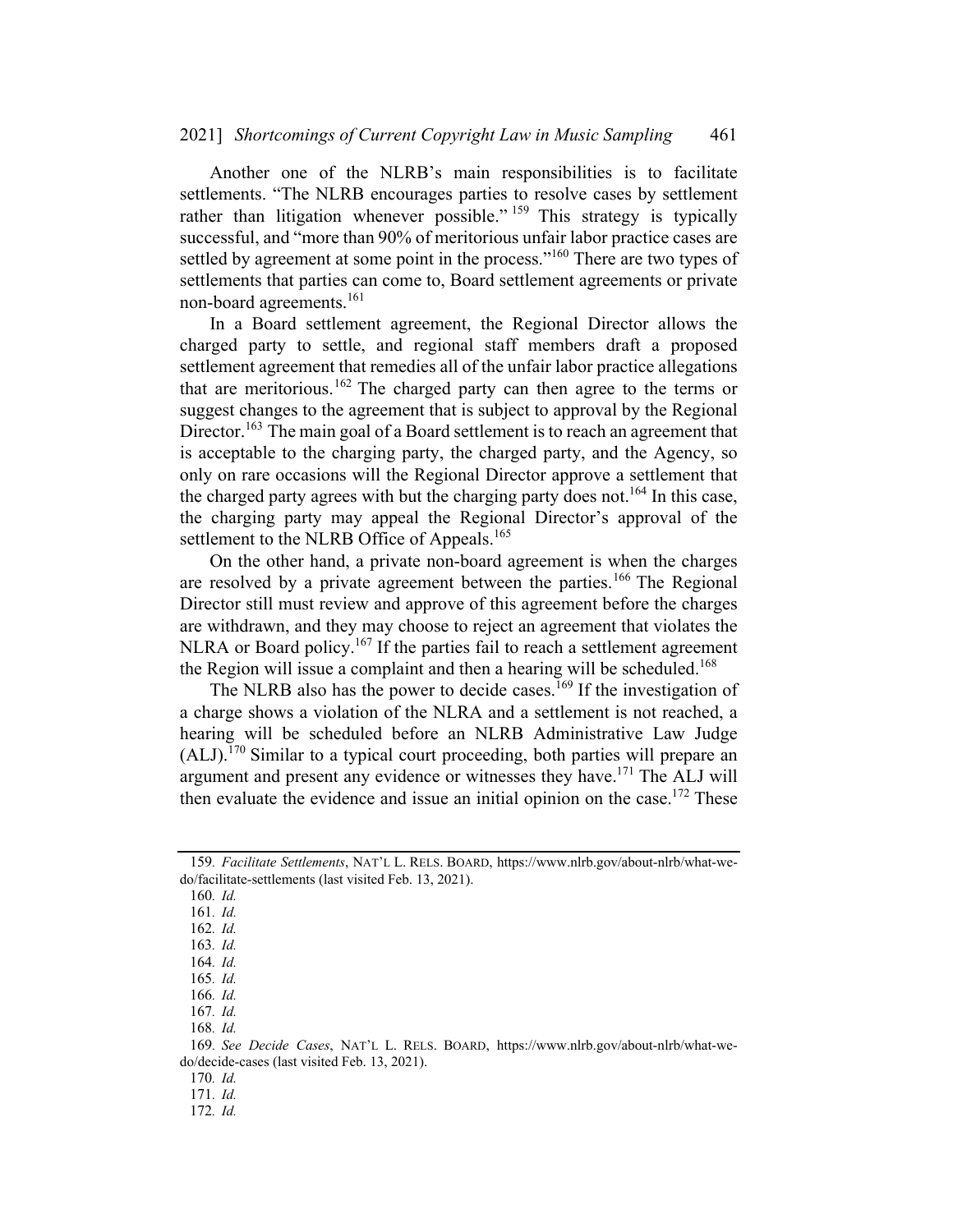decisions are subject to review by the Board which is composed of five members nominated by the President and confirmed by the Senate.<sup>173</sup> All parties may file for an appeal, and then the Board will review the case record including the findings of the initial investigation, and then make a decision.<sup>174</sup> If the parties would still like to appeal then the Board decision may be appealed to the appropriate U.S. Court of Appeals.<sup>175</sup> Circuit courts in recent years have decided about 65 cases a year involving the NRLB, with 80% of them decided in the Board's favor.<sup>176</sup> It is also important to note that parties have the voluntary option to have the case decided by Alternate Dispute Resolution (ADR) for cases that are pending before the Board.<sup>177</sup> Here, a mediator would assist the parties in reaching a settlement which the Board would then approve.<sup>178</sup> This system was set up to provide the opportunity to facilitate settlements at any point in the process with minimal cases having to go to federal court.

#### 2. An Independent Copyright Agency

The NLRB provides a reasonable blueprint for how the Copyright Agency should operate. Similar to the NLRB's "regional offices" the Copyright Agency would have offices in charge of conducting independent investigation reviewing the facts. Instead of using the framework of the NLRA to come to decisions, the guiding principle would be the Copyright Act of 1976. If an individual or a company (such as a record label) believes their copyrighted work was used without their permission and it was not fair use, they can bring a complaint to one of the Regional Offices. Once the copyright infringement complaint comes into the Copyright Agency, they will gather the facts from both parties and conduct an independent investigation. Using the Copyright Act of 1976, and the four factors of fair use, they will be able to come up with a conclusion on whether or not the use of the copyright-protected work was fair. Those Regional Offices will then present the findings of the investigation to the Regional Director who will then confirm whether the charge has merit. If the charge has merit, then the Regional Director will issue a complaint which would lead to a hearing in front of an ALJ.

Similar to the NLRB, the Copyright Agency should strongly encourage and facilitate settlements between parties. Even before the independent investigation is completed the parties will have the opportunity to settle. Then once the investigation is complete and the case is not dismissed, the parties

<sup>173</sup>. Id.

<sup>174</sup>. Id.

<sup>175</sup>. Id.

<sup>176</sup>. Enforce Orders, NAT'L L. RELS. BOARD, https://www.nlrb.gov/about-nlrb/what-wedo/enforce-orders (last visited Mar. 13, 2021).

<sup>177</sup>. Decide Cases, supra note 169.

<sup>178</sup>. Id.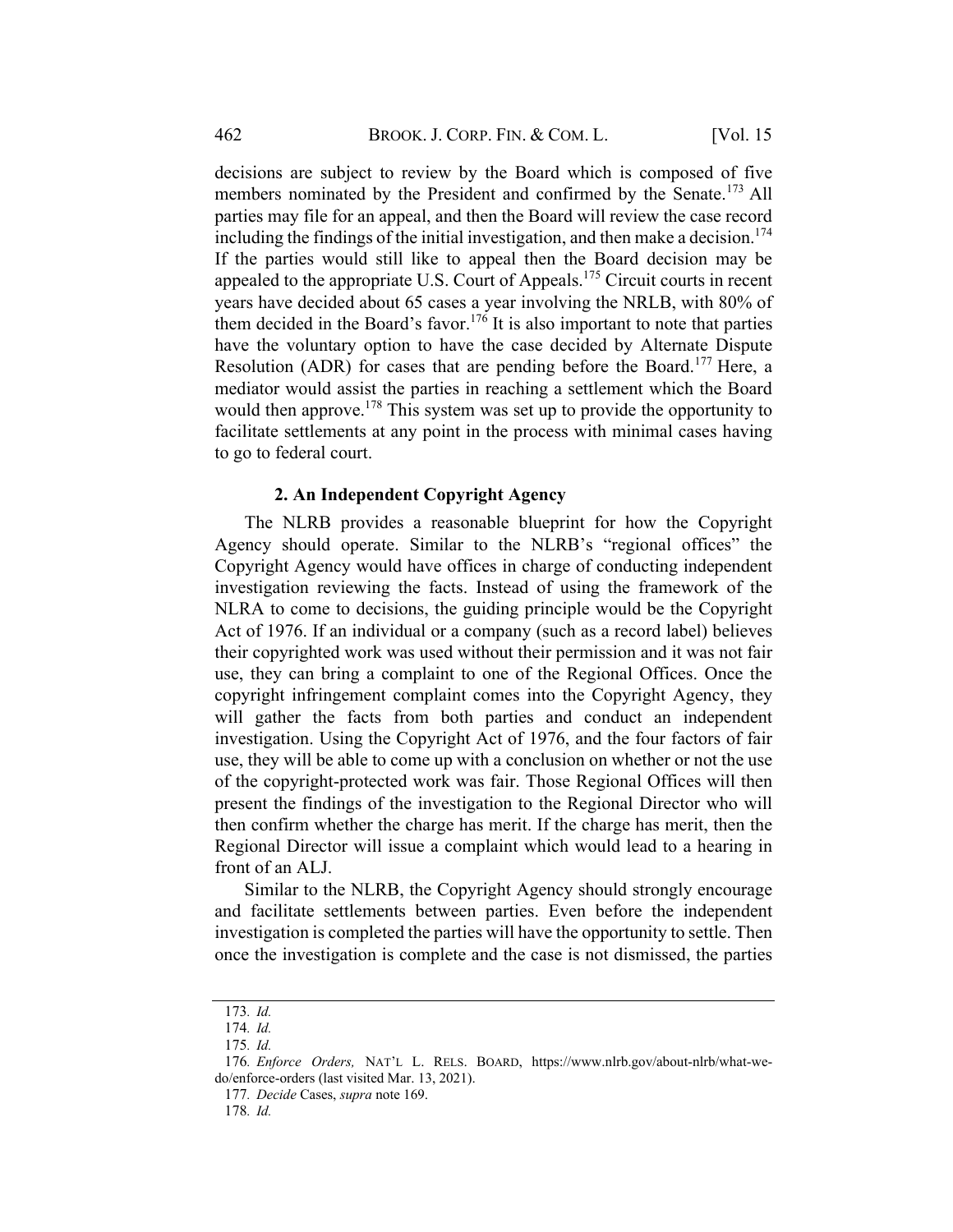will have another chance to settle. The parties could either privately settle the matter or the Agency could facilitate it. If the parties decide to privately settle the matter, then the Agency would have authority to approve it to make sure it comports with the Copyright Act of 1976 as well as Agency standards. If the parties choose to have the Agency facilitate the settlement, then the Regional Director who issued the complaint will draft a proposed agreement based on their findings. Both parties will have the opportunity to propose changes, but the final agreement must be approved by the Regional Director. If the agreement is signed by both parties, there will be no complaint issued and no need to move the case forward to an ALJ hearing.

If the case does however move to an ALJ hearing, the Agency should also have the power to decide cases. The ALJ will hear arguments, evidence, and witnesses provided by each of the parties. The ALJ will then issue a decision on the matter. If one or both of the parties disagree with the ALJ decision, they can then appeal it to the Board. The Board will then review the case record and the documents produced by the regional investigation. The appeals process from then should also remain relatively similar to that of the NLRB. While the main purpose of this Agency is to limit the cases that have to be litigated in federal court, copyright law is still a federal issue, and the parties should be provided with the opportunity to appeal their case as many times as they see fit. If a party disagrees with the Board decision, they can then appeal to the proper Circuit Court of Appeals.

Having an independent agency take over copyright infringement cases is beneficial for multiple reasons. The first reason being that it will be more efficient. Not only will artists no longer have to wait for a trial date in federal court, but it will also ease the federal court docket from large amounts of copyright infringement cases. While it isinevitable that some cases will reach the point of federal litigation, this solution should significantly decrease the total amount of copyright cases to make it to federal litigation. As mentioned previously, NLRB investigations could take anywhere from 7-14 weeks depending on the magnitude of the charge and amount of evidence there is. Assuming a Copyright Agency would operate in a similar time frame, investigations could be completed, and a settlement could be reached in less time than it would take for the parties to have their federal court date scheduled.

The Agency will also provide consistency, having Board decisions to look at how other cases with similar fact patterns were resolved by the Agency will set a helpful precedent that will not vary as it does now across multiple jurisdictions. This eliminates the inconsistency that comes from different circuit courts having differing decisions. Unlike circuit courts, which can only look to their circuit and the Supreme Court for precedent, the Copyright Agency will look to previous Agency decisions and all of the Regions will follow the same standards.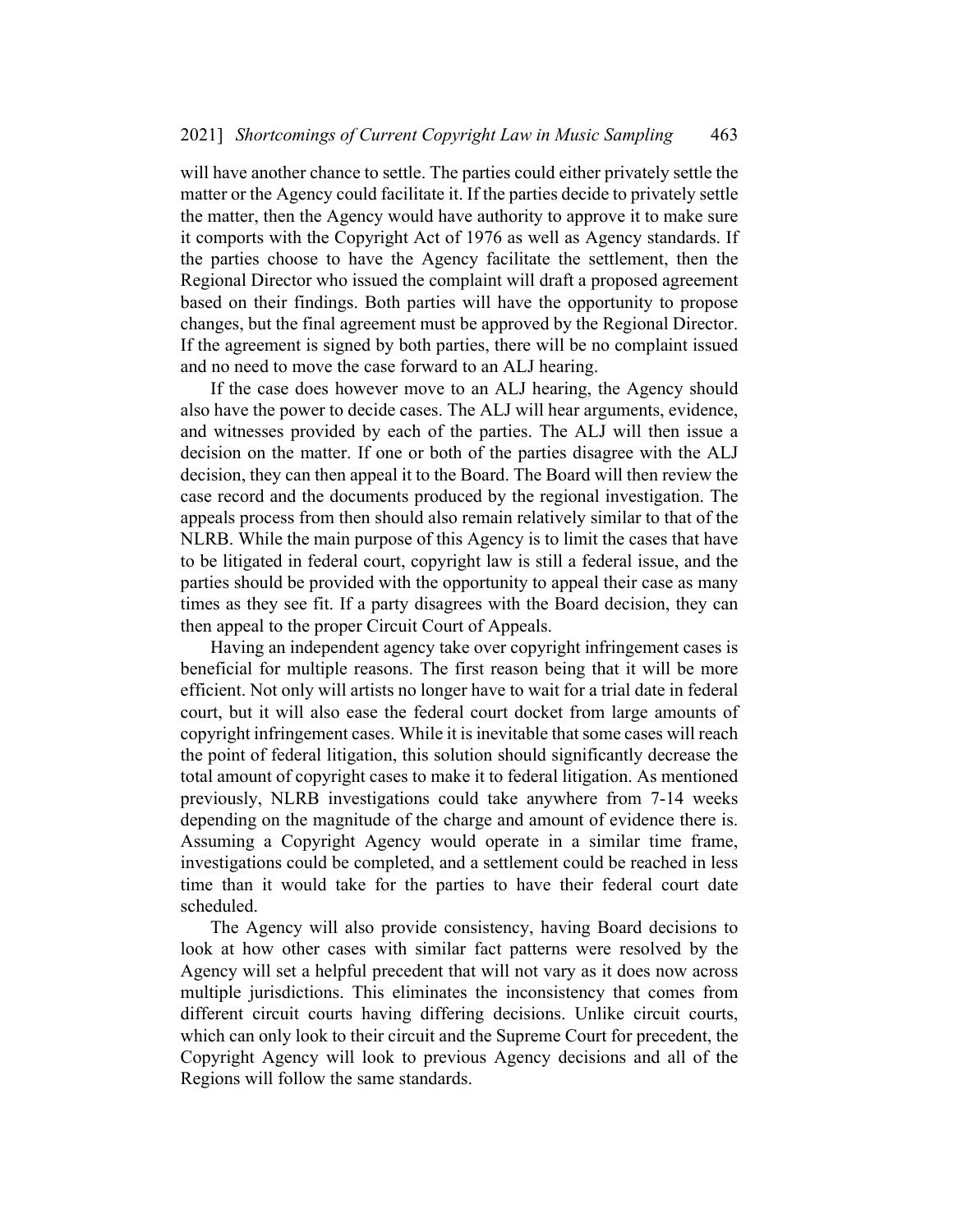Finally, this agency will provide a level of fairness that the current copyright infringement enforcement system does not provide. With reduced court fees, legal fees, and the other fees that compound when going through a lengthy federal court trial, smaller artists will have the opportunity to not only defend their fair use of a sample but to also bring copyright infringement complaints against more established artists without the massive expenses currently associated with typical copyright infringement cases.

## 3. Potential Problems with Federal Agency

An independent copyright agency modeled after the NLRB would be an efficient and effective solution to the current issues the enforcement method of the fair use doctrine presents, without making changes to the Copyright Act itself. However, there may be some initial problems with enacting this agency. The first potential problem to address would be how many regional offices are needed and where should they be located.

The NLRB currently has twenty-six regional offices and is headquartered in Washington, DC. <sup>179</sup> The Copyright Agency could follow and have different regional offices spread across the country; however, this may not be the most efficient allocation of resources. Most major record labels are headquartered in New York City, Los Angeles, Nashville, or other major cities.<sup>180</sup> The question then arises if it would be more beneficial to have more resources in those cities. While that may seem to make sense, it may again add to the bias toward large artists and ignore smaller artists in different areas of the country who would bring claims to the Copyright Agency.

Another logistical question is what precedent the Copyright Agency should start with. The Supreme Court has previously ruled on the issue of music sampling and fair use.<sup>181</sup> However, this decision only determined that a music sample was fair use when it is used in a parody.<sup>182</sup> There has been no precedent set by the Supreme Court when it comes to music sampling in any other context. As mentioned earlier in this Note, the circuit courts have had differing opinions when it comes to when sampling another artist's music is fair use. The question for the Copyright Agency then becomes, which circuit's interpretation should be used. The Copyright Agency could potentially pick a circuit that they feel did the best analysis of fair use, or they could set their own precedent by determining the first case completely on their own. Either way, they must make sure that they are being consistent throughout all regions, and do not subject themselves to the same type of inconsistencies the federal circuit courts have.

<sup>179</sup>. Regional Offices, NAT'L L. RELS. BOARD, https://www.nlrb.gov/about-nlrb/who-weare/regional-offices (last visited Feb. 13, 2021).

<sup>180</sup>. See Nancy Levin, 10 Largest Record Labels in the World, LARGEST.ORG (Oct. 4, 2019), https://largest.org/entertainment/record-labels/.

<sup>181.</sup> Campbell v. Acuff-Rose Music, Inc., 510 U.S. 569, 577 (1994). 182. Id.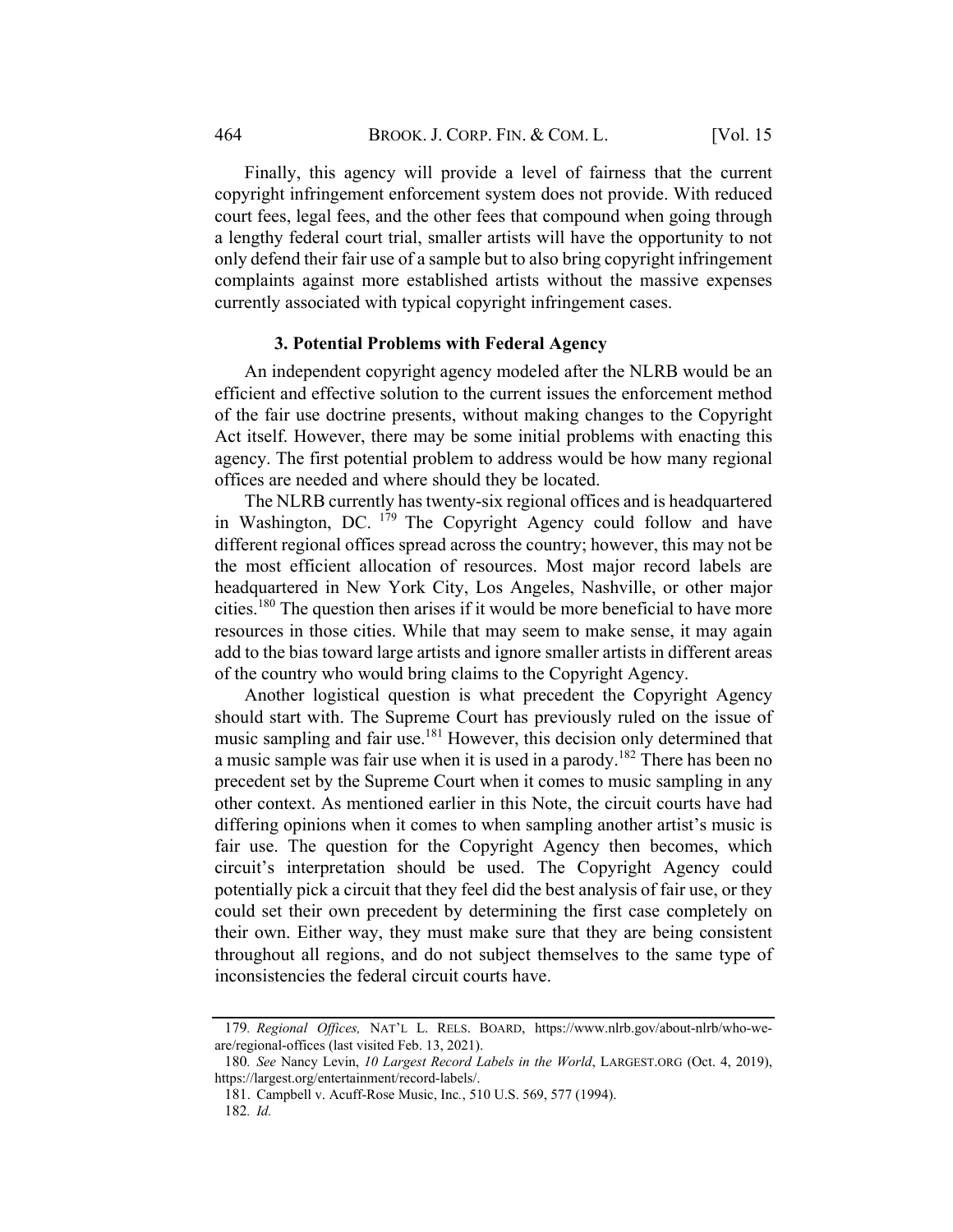Despite these specific logistical problems that arise, an independent copyright agency is still the best solution to fixing the problems caused by the current enforcement of the fair use doctrine. Once the agency determines the precedent that will be used, each regional office across the country will be consistent in its determinations on whether a use is fair or not. While consistent, the agency will still be able to keep the integrity of the fair use doctrine by being able to consider the different facts on a case-by-case analysis.

This agency also solves the problem of artists not being able to afford the lengthy trials of federal court. The Copyright Agency, as mentioned previously, will conduct independent investigations on its own without requiring the parties to pay for a lawsuit in federal court. An independent copyright agency is both more efficient and more consistent than the current enforcement method of the fair use doctrine.

## CONCLUSION:

It is clear that the current enforcement method of the fair use doctrine has fatal flaws that must be addressed. While fair use is a balance of factors based on a case-by-case basis, there is too much inconsistency between circuit courts in cases involving the sampling of music. This inconsistency of rulings leads to difficulty for artists determining what artists can and cannot do when it comes to music sampling. The fundamental goal of copyright law is to foster creativity and promote innovation while simultaneously protecting the rights of the creator. Having a law that is inconsistently enforced does the opposite of what copyright law was created to do.

The current enforcement method of the fair use doctrine is also unfair. Since every single fair use case must be litigated in federal court, fair use cases are extremely expensive and require a significant amount of time and resources. It is more likely that larger more established artists have the money and resources to fight and initiate these lawsuits, while smaller artists do not have the funds. This can dissuade artists from creating new and innovative work because they are scared to sample a song in fear that they will have to litigate a federal case. This also may cause smaller artists to not go after larger artists even when they know their work has been infringed on, simply because they know the larger artists have more resources to endure a lengthy federal trial.

An independent copyright agency would provide an efficient solution to the inconsistency and unfairness of the current enforcement of the fair use doctrine. This agency would not only relieve pressure from the federal court docket but would also make it easier and cheaper for artists to both bring and defend a copyright action involving fair use. Using the framework of current independent agencies, the Copyright Agency would be able to operate as a legal system effectively and efficiently for copyright law. By having the power to independently conduct investigations using the Copyright Act of